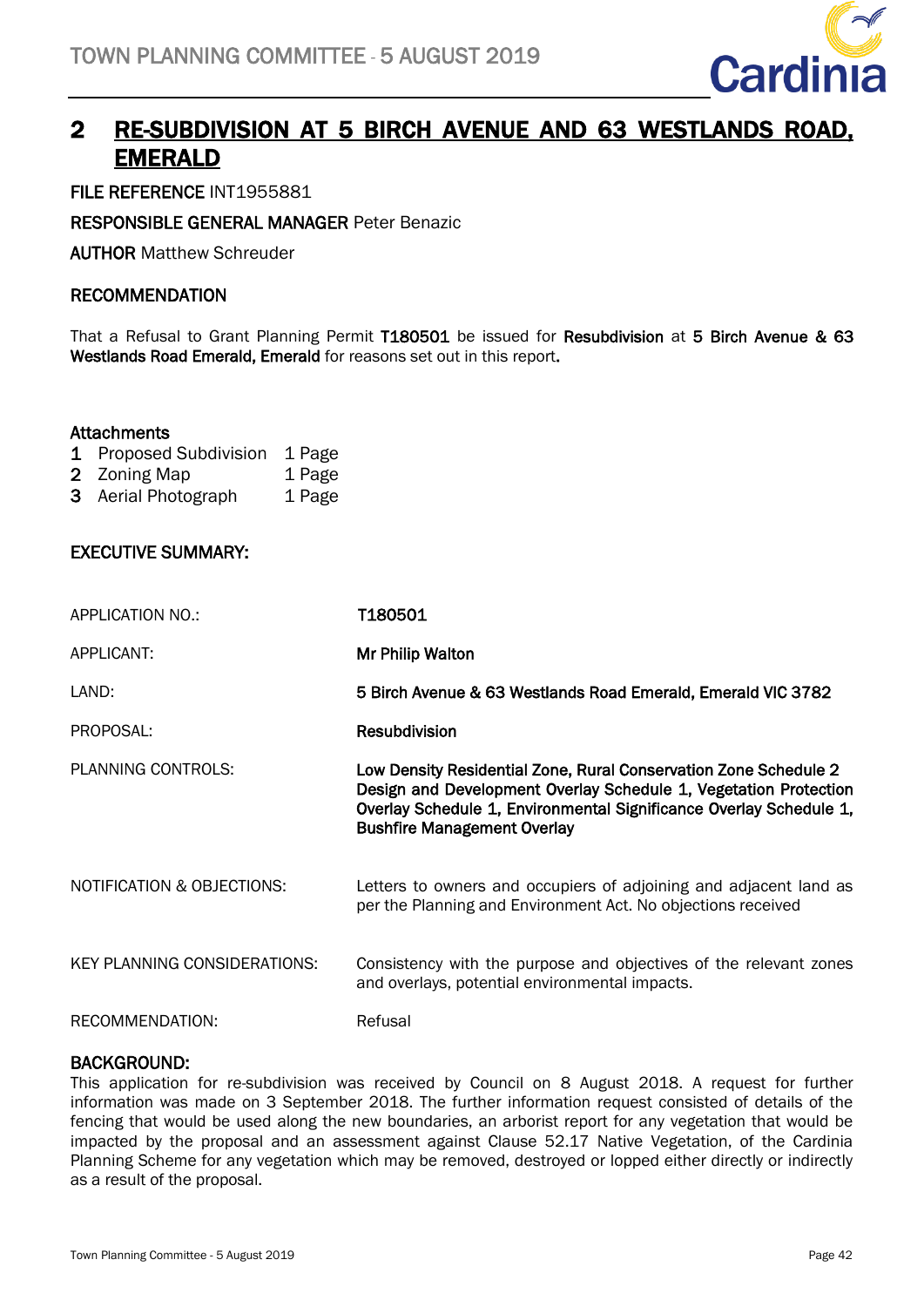

A number of requests for extension were made by the applicant while the information was sought. As there were questions around whether the application could actually be made under the Cardinia Planning Scheme, legal advice was sort by both the applicant and the Planning Department. It was determined that the application was able to be made and could be considered on its merits.

Further questions were raised by the applicant about the further information that was requested, in particular an assessment against the Native Vegetation provisions, Clause 52.17. While council maintained that the information was required, the application was allowed to proceed to advertising rather than the application being lapsed on the basis of the information not being provided within the required timeframe. No objections were received. The application is before Council due to an officer's recommendation for refusal. The application has been assessed against all the relevant provisions of the Cardinia Planning Scheme and is considered to not be a good planning outcome in the context of the subject site and surrounding area. The potential environmental impacts, the fragmentation of the very high quality natural environment and the creation of a lot in two zones, which is not considered to result in orderly planning, are all factors which make the application one which does not warrant support. Each of these factors are elaborated on within this report.

# SUBJECT SITE

The subject site consists of two separate parcels of land in different ownership. The lots are described as follows:

5 Birch Avenue, Emerald

- Described as Land on Plan of Consolidation 169547K, is an irregular shaped lot located at the end of Birch Avenue. The lot has a frontage to Birch Avenue of approximately 18 metres, a western boundary of approximately 135 metres, a northern boundary of approximately 135 metres, an eastern boundary of approximately 67 metres and a southern boundary of approximately 108 metres. The overall area of the lot is 1 hectare.
- The lot is located within the Low Density Residential Zone and currently contains a single dwelling located in the northern corner of the site within close proximity of the Birch Avenue frontage.
- A gully runs through the middle of the lot with the land steeply dropping from Birch Avenue and then rising again towards Steel Road.
- The lot has a significant amount of remnant native vegetation, mostly consisting of large eucalyptus trees.
- The lot is not encumbered by any restrictive covenants or agreements, nor are there any easements shown on the title plan.

63 Westlands Road, Emerald

- Described as Lot 1 on Plan of Subdivision 547975C, is an irregular shaped lot located to the east of Westlands Road, Emerald. The lot has a frontage (to the west) to Westlands Road of approximately 672 metres, a southern boundary of approximately 775 metres, an eastern boundary of approximately 600 metres and a northern boundary of approximately 396 metres. The overall area of the site is approximately 14.7 hectares.
- The lot is located within the Rural Conservation Zone. The northern side of the lot wraps around the adjoining Low Density Residential Land.
- The lot contains a single dwelling located in a cleared domestic area on the western side of the site in an otherwise heavily vegetated bush block. The dense remnant vegetation provides a continuous coverage with more rural conservation land to the south which continues all the way to the closed catchment of the Cardinia Reservoir (town water supply)
- The lot is not encumbered by any restrictive covenants or agreements. A 16 metre wide Power line easement is located towards the south western portion of the site.

The main characteristics of the surrounding area are: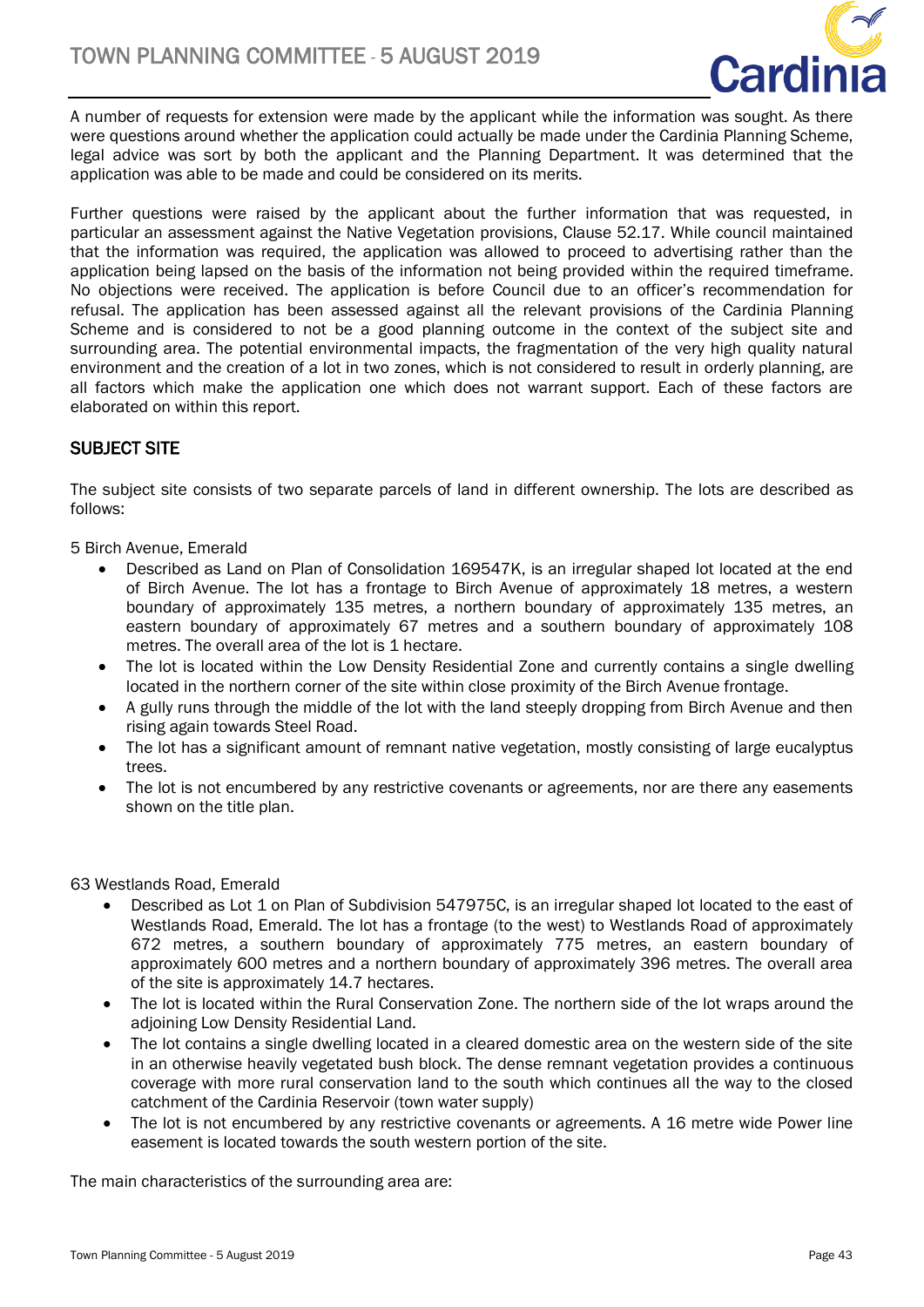

- To the east of the subject site, the land is developed with low density resident development with single detached dwellings on lots with areas of between 0.4 -1.2 Ha. These lots have retained a reasonable tree cover with a mixture of mature remnant native and established exotic vegetation.
- To the south and west of the subject site is larger vegetated lots within the Rural Conservation zone. Most are developed with dwellings and have varying areas of cleared land for domestic or agricultural land uses.
- Further to the south is the Cardinia Reservoir reserve which is a densely vegetated closed water supply catchment.
- The Emerald Township is located within approximately 1 km to the north east.



Figure 1- subject sites highlighted in yellow

# **PROPOSAL**

his application proposes a re-subdivision of the two existing lots to form two new lots. The re-subdivision will transfer land from the larger Rural Conservation zoned lot to the smaller Low Density zoned lot. The Low Density lot is currently 1.001 ha in area and the Rural Conservation lot is approximately 14.73 ha in area. The new areas will be 1.638 ha and 14.09 ha respectively.

The re-subdivision transfers the wedge of land of 63 Westlands Road, between Westlands Road and 5 Birch Avenue. The wedge of land is over 50 metres wide at the southernmost abuttal between the two lots and narrows to a point approximately 263 metres to the north. The portion of land to be transferred is heavily vegetated with environmentally significant remnant native vegetation.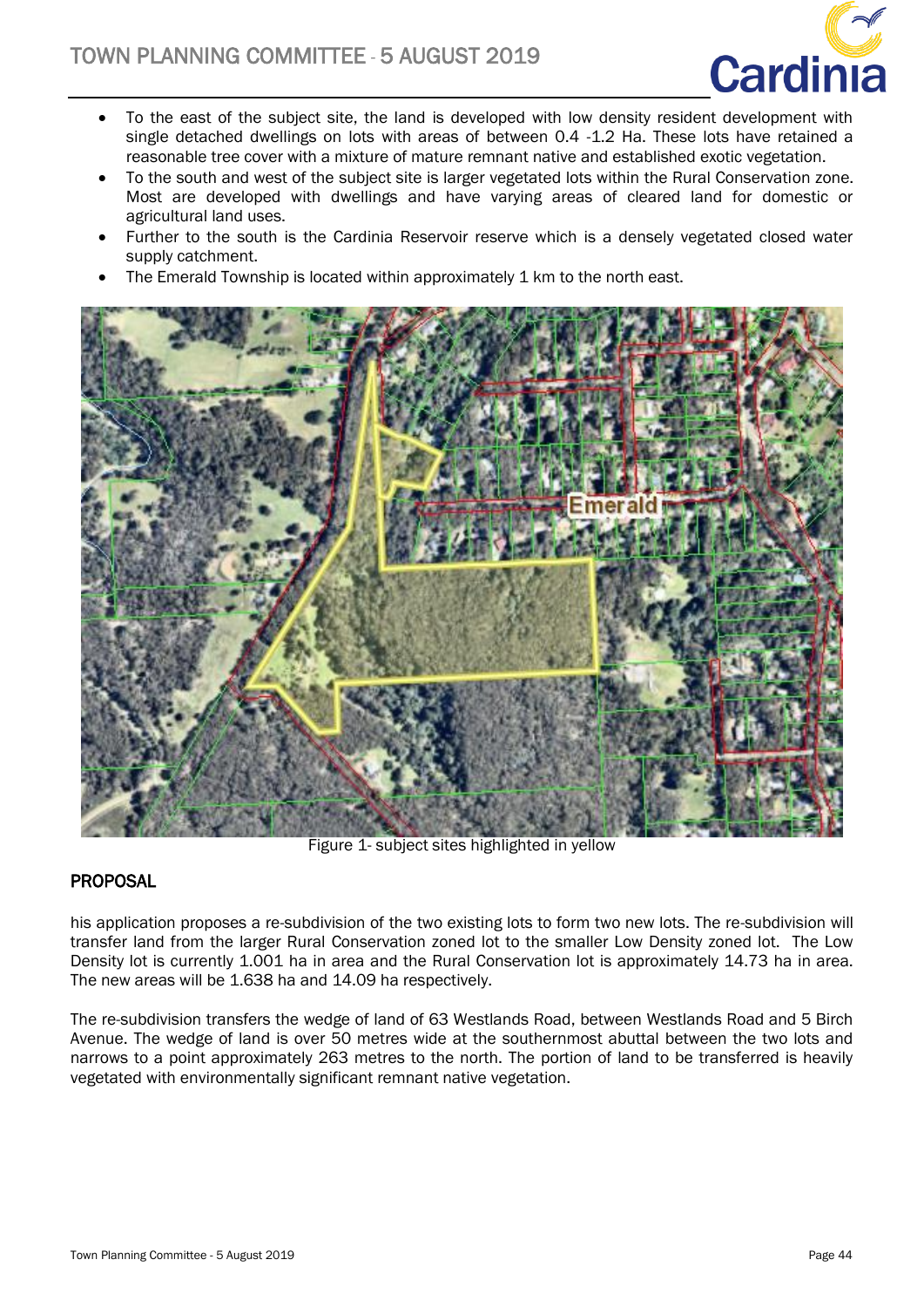# TOWN PLANNING COMMITTEE - 5 AUGUST 2019





Figure 2 - proposed re-subdivision

The application states that there are no works required to facilitate this re-subdivision. It is also suggested that no vegetation will be required to be removed.

# PLANNING SCHEME PROVISIONS

## State Planning Policy Framework (SPPF)

The relevant clauses of the SPPF are:

- Clause 11.01-1R Green Wedges Metropolitan Melbourne
- Clause 12.01 Biodiversity
- Clause 12.01-1S Protection of Biodiversity
- Clause 12.01-2S Native Vegetation Management
- Clause 12.05-2S Landscapes
- Clause 13.02-1S Bushfire Planning
- Clause 15.01-3S Subdivision Design

#### Local Planning Policy Framework (LPPF)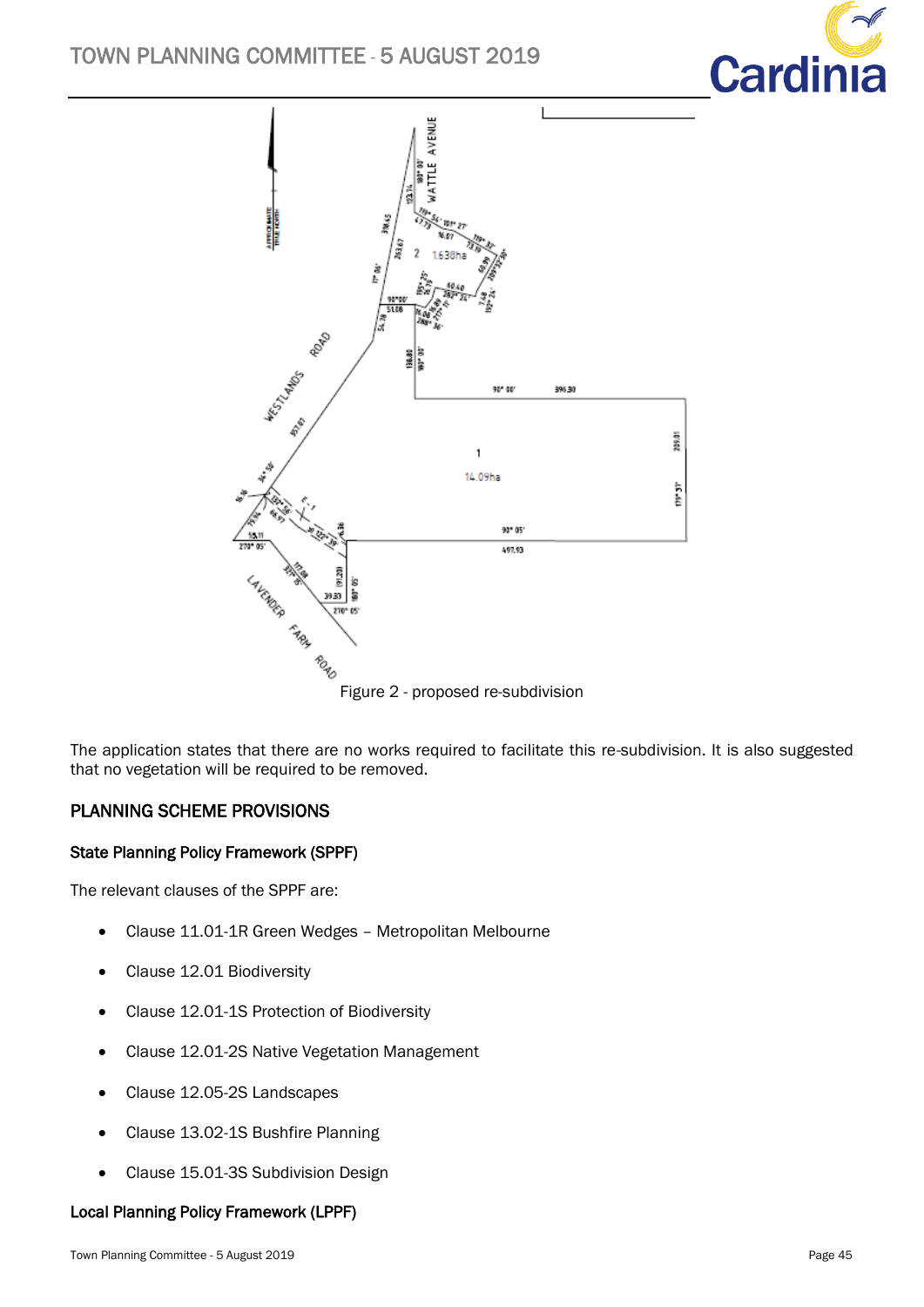

The relevant clauses of the LPPF are:

- Clause 21.01 Cardinia Shire Key Issues and strategic Vision
- Clause 21.02 Environment
- Clause 21.02-3 Biodiversity
- Clause 21.02-4 Wildfire Management
- Clause 21.03-3 Rural Townships
- Clause 21.03-4 Rural Residential and Rural Living Development
- Clause 21.07-3 Emerald, Avonsleigh and Clematis

## Relevant Particular/ General Provisions and relevant incorporated or reference documents

The relevant provisions/ documents are:

- Clause 51.02 Metropolitan Green Wedge Land: Core Planning Provisions
- Clause 52.12 Bushfire Protection: Exemptions
- Clause 52.17 Native Vegetation
- Clause 53.02 Bushfire Planning
- Clause 65.02 Approval of an application to Subdivide Land
- Guidelines for the removal, destruction or lopping of native vegetation
- Assessors Handbook applications to remove, destroy or lop native vegetation
- Applicants Guide applications to remove, destroy or lop native vegetation

## Cardinia Shire's Liveability Plan 2017-2029

This proposal has no relevance to Cardinia Shire's Liveability Plan 2017-2029.

## Zone

The land is subject to the Low Density Residential Zone, Rural Conservation Zone Schedule 2

#### **Overlays**

The land is subject to the following overlays:

- Design and Development Overlay Schedule 1
- Vegetation Protection Overlay Schedule 1
- Bushfire Management Overlay
- Environmental Significance Overlay

# PLANNING PERMIT TRIGGERS

The proposal for re-subdivision requires a planning permit under the following clauses of the Cardinia Planning Scheme:

 Pursuant to Clause 32.03-3, Low Density Residential Zone a planning permit is required to subdivide land.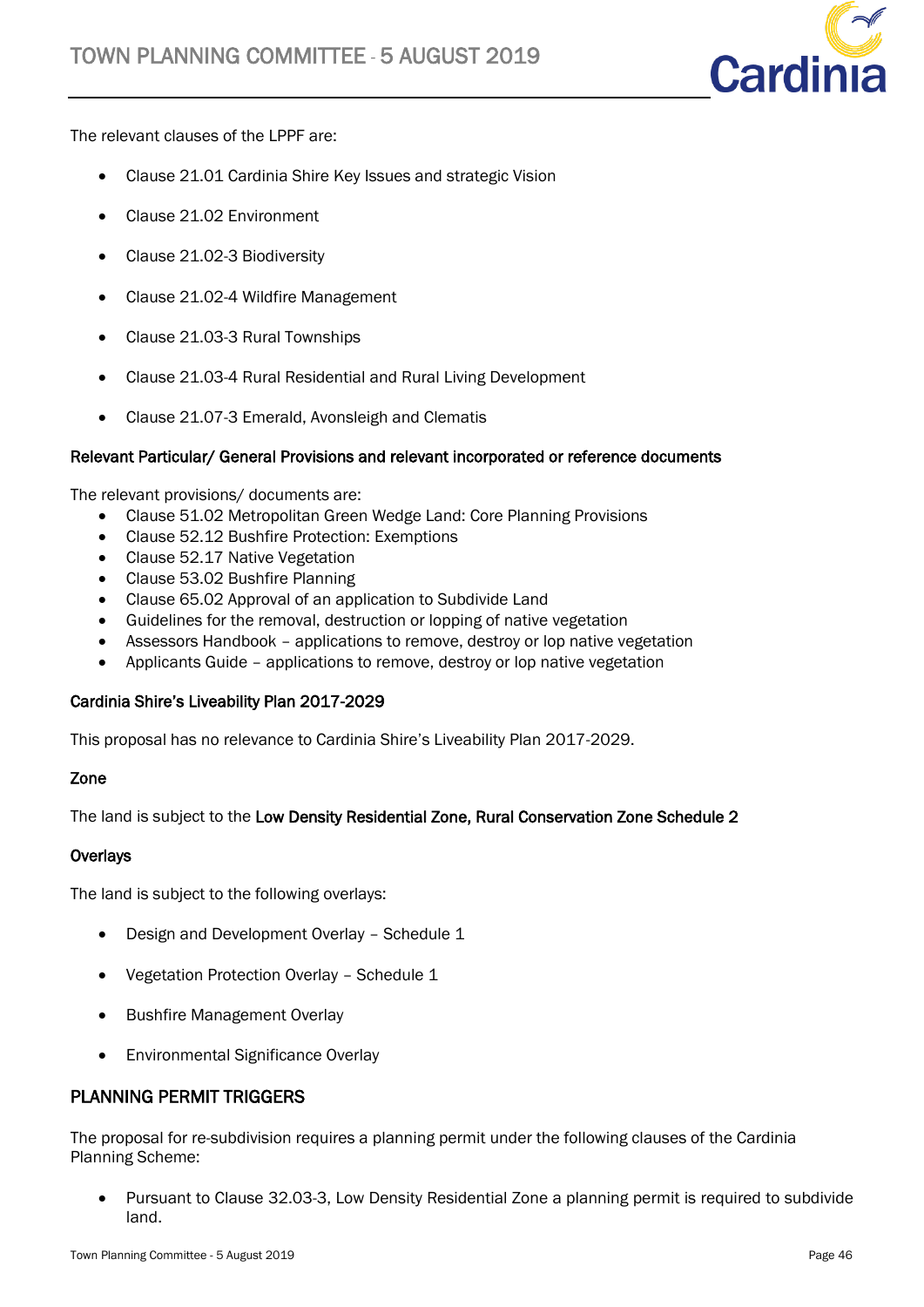

- Pursuant to Clause 35.06 Rural Conservation Zone a planning permit is required to subdivide land.
- Pursuant to Clause 43.02 Design and Development Overlay a planning permit is required to subdivide land.
- Pursuant to Clause 42.02-2 Vegetation Protection Overlay a planning permit is required to remove, destroy or lop any vegetation.
- Pursuant to Clause 44.06 Bushfire Management Overlay a planning permit is required to subdivide land.
- Pursuant to Clause 42.01-2 Environmental Significance Overlay a planning permit is required for subdivide land
- Pursuant to Clause 52.17 Native Vegetation, a planning permit is required to remove, destroy or lop native vegetation.

While the application does not propose the removal of vegetation, the Guidelines for the removal, destruction or lopping of native vegetation (Department of Environment, Land, Water and Planning, 2017) requires the following:

*Where the responsible authority considers that a proposed use and/or development is likely to involve, or lead to, the consequential removal of native vegetation into the future as a result of issuing a permit or approving a plan, the responsible authority should consider whether there is a need for a permit application to be lodged in accordance with Clause 52.17.*

*This ensures consideration and integration of all issues as part of its decision making. This can include, but is not limited to, the consideration of an application for a permit to subdivide land that will enable native vegetation to be removed in the future without requiring a permit under Clause 52.16 or Clause 52.17*

As the proposed subdivision will result in a permit exemption for the removal of vegetation along the new fence lines under Clause 52.17, it is considered that the application should have included the removal of native vegetation as a permit trigger. This was outlined in the further information request to the applicant however no assessment against these provision has been received. These matters are discussed further later in this report.

# PUBLIC NOTIFICATION

The application has been advertised pursuant to Section 52 of the Planning and Environment Act 1987, by:

Sending notices to the owners and occupiers of adjoining land.

Council has received no objections to date.

## **REFERRALS**

#### Country Fire Authority

The application was referred to CFA as a statutory referral. CFA has not provided a response at the time of writing this report. As no response has been received within the statutory timeframe, the CFA's interest in the application does not need to be taken into account.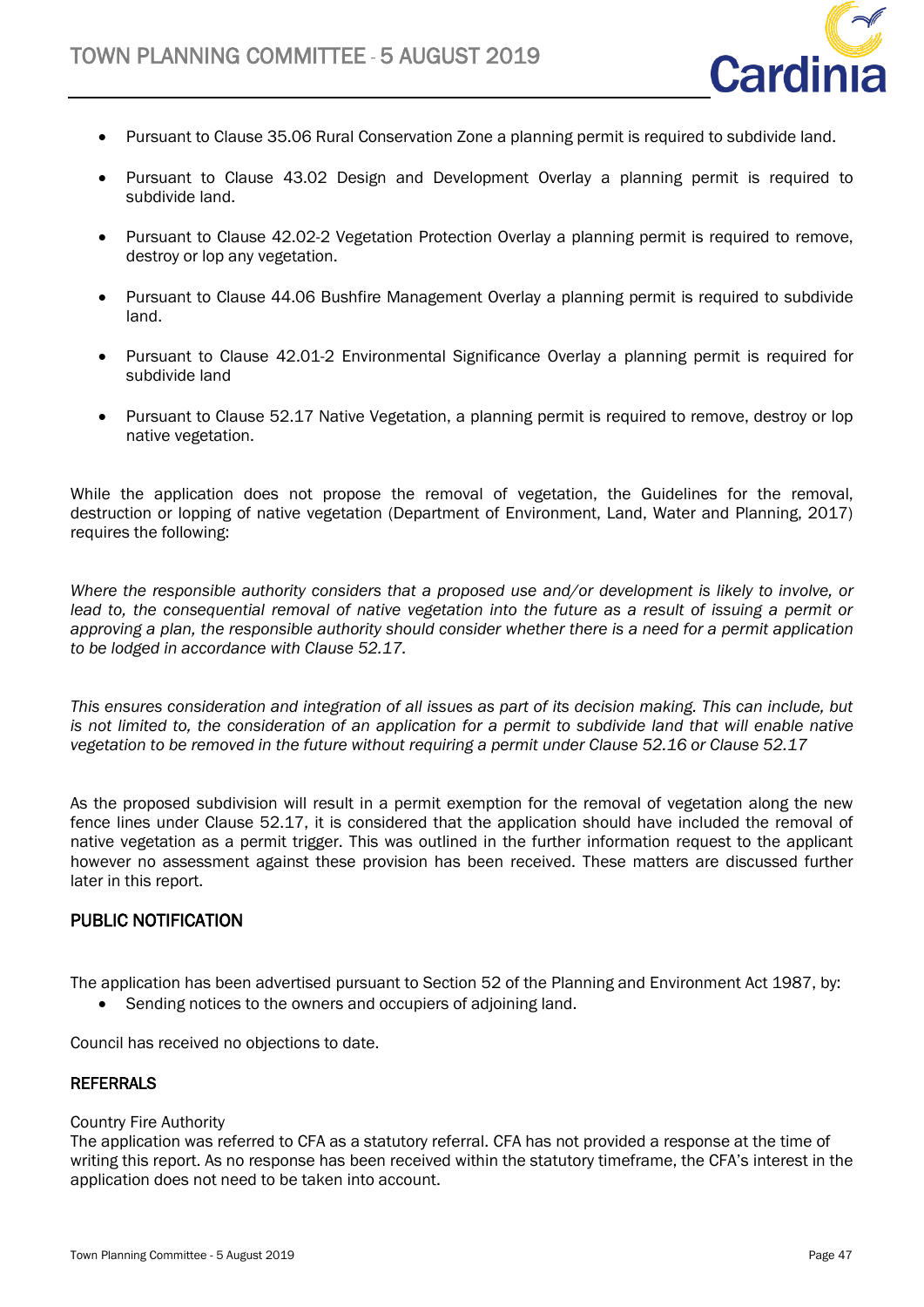

## **DISCUSSION**

The assessment of this application largely relates to the recognised environmental values of the area and the potential impacts that could occur as a result of the re-subdivision. There are many policies in the Cardinia Planning Scheme related to environmental protection, and the sites that are subject to this assessment are covered by a higher than usual number of overlays. The objectives of these controls are clear and they require that a high level of scrutiny be applied to the assessment of any proposal that may impact on these values.

A significant level of contention exists in this proposal in terms of what the environmental impacts will be and what the appropriate application of the relevant polices should be. It has been suggested from the very start of the assessment of this application that the environmental impacts, whether direct or indirect, must be considered and are the key considerations of the outcome of the proposal. It has been suggested by the applicant that there will be no vegetation removal as a consequence of the proposal. It is clear in the scheme and associated incorporated documents that even indirect vegetation impacts, such as vegetation removal that may be able to be undertaken as a result of a permit exemption (construction of a fence), created by the approval of a permit, and must be considered at the time of the application.

While this is a significant consideration of the application, there a number of other factors which when assessed on balance with the perceived benefit of the proposal, suggest that the application does not represent a good planning outcome and should not be supported. All of these matters are addressed and discussed below.

#### Planning Policy Framework

There are numerous State Planning Policies which are directed towards providing strong controls and emphasis in protecting biodiversity and the other environmental values of the increasingly at risk natural landscapes. Clause 11.01-1 'Green wedges', aims to protect the green wedges of Melbourne from inappropriate development (includes subdivision). Local Governments are able to be effective in achieving this objective through adopting a strategy of this policy which require the protection of areas of environmental, landscape and scenic value such as biodiversity assets. It is considered to approve the proposed re-subdivision on the subject site, in particular the reduction in the size of the rural conservation lot would be inconsistent with this policy due to the potential impacts on the high quality natural environment which exists at the subject site.

This position is also supported by the objectives of Clause 12.01-1 S, 'Protection of Biodiversity'. This policy contains a range of strategies which are to be utilised in assessing any application which could be considered to have an impact on the protection and conservation of Victoria's biodiversity. The policy guides applicants and decision makers to use biodiversity information to identify important areas of biodiversity, including key habitat for rare or threatened species and communities, and strategically valuable biodiverse site. Council has recognised that the areas covered by this proposal have these important characteristics and have applied appropriate controls in the form of environmental overlays to manage, and control development in these areas in a manner which does not impact on the environment. The policy requires decision makers to take into account the impacts of land use and development on Victoria's biodiversity, including consideration of:

- Cumulative impacts;
- Fragmentation of habitat; and
- The spread of pest plants, animals and pathogens into natural ecosystems.

It is considered that the proposal fails to recognise and quantify these impacts. Through not providing an assessment of the 'Guidelines for the removal, destruction or lopping of native vegetation (Department of Environment, Land, Water and Planning, 2017)', as recommended in this policy, a full assessment of those impacts has not been able to be made. However what is obvious in the Guidelines is that there is impacted vegetation which must be considered. It is also obvious that where a proposal, such as this one has the ability to result in cumulative impacts, fragmentation of habitat and the spread of pest plants, animals and pathogens into natural ecosystems, it should not be supported in an area which recognised biodiversity values. Through bringing an area of Rural Conservation zoned land into a property which is zoned Low Density Residential, it is beyond doubt that these impacts will occur. Initially the expectations of the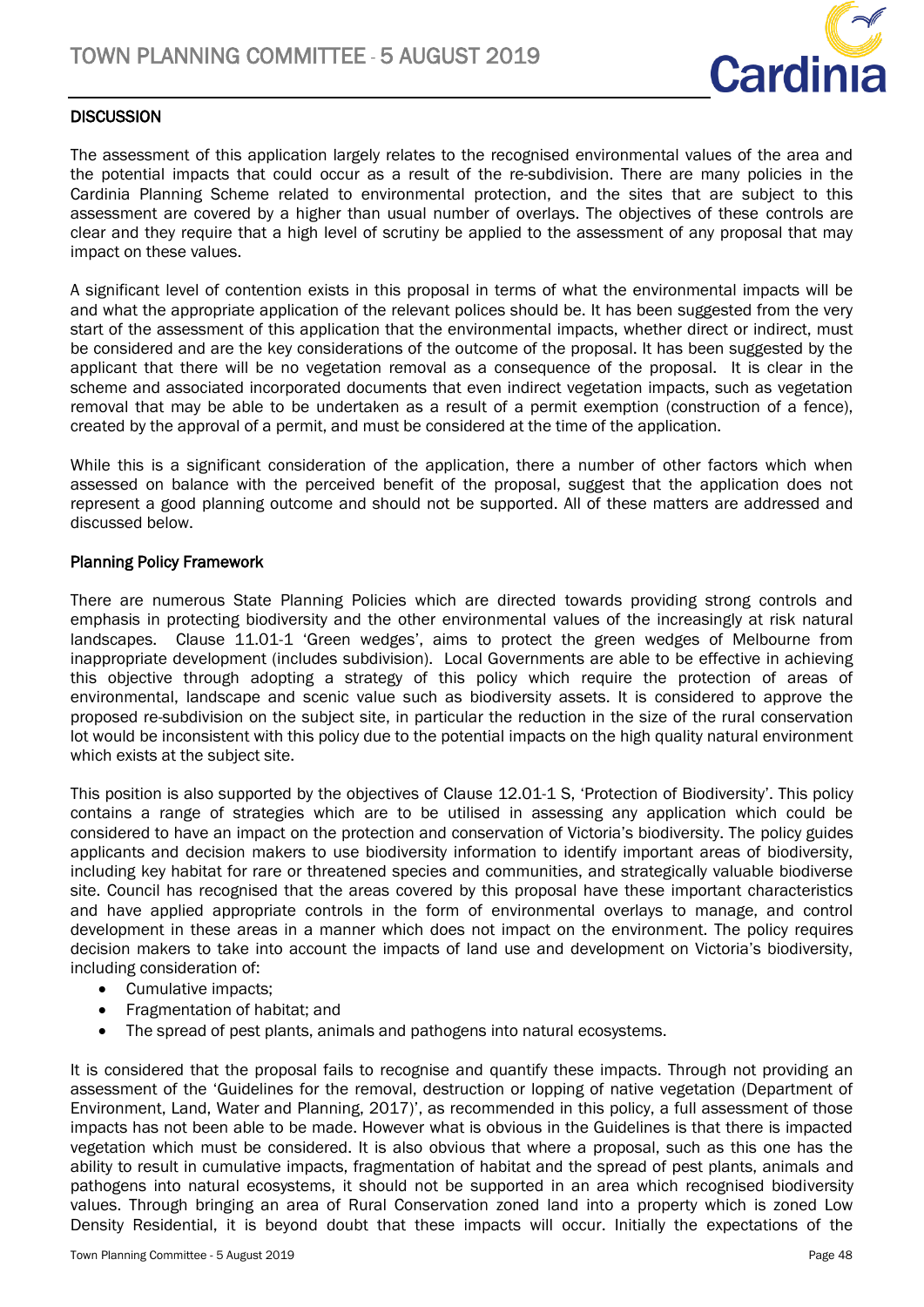

reasonable utilisation of residential land is very different from that which is zoned rural conservation. A resubdivision creates a line on a plan and where that new boundary does not delineate different ownership but rather brings it into new ownership, it is highly likely that those domestic activities will spill into the areas that are high in environmental value.

The fragmentation of habitat is an inevitable consequence of this erosions of clear and defined boundaries between different landscapes and land use controls and expectations. Any change to a continuous natural landscape, whether that be through physical changes, i.e., fences, clearing, increased human activity, pets, etc., or through changes to the management of the land through matters such as, more parties being involved with different levels of understanding, interest or resources, all these have the effect of fragmenting and diminishing the value of that environment. This is certainly likely in this situation and as already been recognised on-site at 5 Birch Avenue where various domestic materials have been seen to be being stockpiled under vulnerable native vegetation, a real threat to the long term viability of that vegetation. It has even been suggested by the applicant that a purpose of the application is to increase the short frontage of the site at the end of Birch Avenue to allow better utilisation of the site. This in itself suggests an intensification of the use of the site and the portion which is covered by the Rural Conservation Zone.

All of the activities outlined above have the potential to increase the likelihood of the spread of pest plants, animals and pathogens into natural ecosystem, which in the current situation is less likely. Where the environment has been found to be of a very high quality by experienced Council Environmental Officers, this is to be avoided as a priority.

The need to have full consideration of all aspects of a proposal, whether identified by the applicant or recognised and raised in the assessment of the proposal, are strongly emphasised in clause 12.01-2S Native vegetation management. The objective of this policy is to ensure that there is no net loss to biodiversity as a result of the removal, destruction or lopping of native vegetation. The strategy directs proposals to apply the three-step approach in accordance with the Guidelines. Importantly the strategy states that policy relates to applications that involve, or will lead to, the removal, destruction or lopping of native vegetation. This means that even if the removal of vegetation is not proposed as part of an application, the potential loss must be considered. The policy refers to both the Guidelines as well as the 'Assessor's handbook – applications to remove, destroy or lop native vegetation (Department of Environment, Land, Water and Planning, 2017)'. Each of these documents provide clear direction on when and how to consider native vegetation impacts in making an application. As has been stated earlier the applicant was required to consider and make an assessment of these policy documents as part of the further information requested soon after the lodgement of their application.

Clause 12.05-2S 'Landscapes' is another State Policy that is relevant to the assessment of this application. The objective of the policy is to protect and enhance significant landscapes and open spaces that contribute to character, identity and sustainable environments. Strategies to achieve this objective include:

- Ensure development does not detract from the natural qualities of significant landscape areas.
- Improve the landscape qualities, open space linkages and environmental performance in significant landscapes and open spaces, including green wedges, conservation areas and non-urban areas.
- Recognise the natural landscape for its aesthetic value and as a fully functioning system.
- Ensure important natural features are protected and enhanced.

It is considered that any impact on the quality, continuity and management of the natural environment of the subject lots, in particular the Rural Conservation zoned land results in an unacceptable outcome for this proposal. It is well understood that for ecosystems to function in a manner that enables the various native fauna to exist and thrive, impacts such as vegetation loss causing breaks in the canopies, mid storey vegetation and right down to the understory, must be avoided. Most of Australia's small native mammals, reptiles and birds are significantly more at risk from predation when there are gaps in the habitat and some simply will not cross these voids. This can have very significant impacts on local populations of various species. A classic example being the threatened Southern Brown Bandicoot, found in the southern parts of the Shire.

While the section of land proposed to be transferred to the Low Density land is narrow in parts, the land also adjoins a heavily vegetated road reserve which is effective in protecting the habitat. Any loss in vegetation in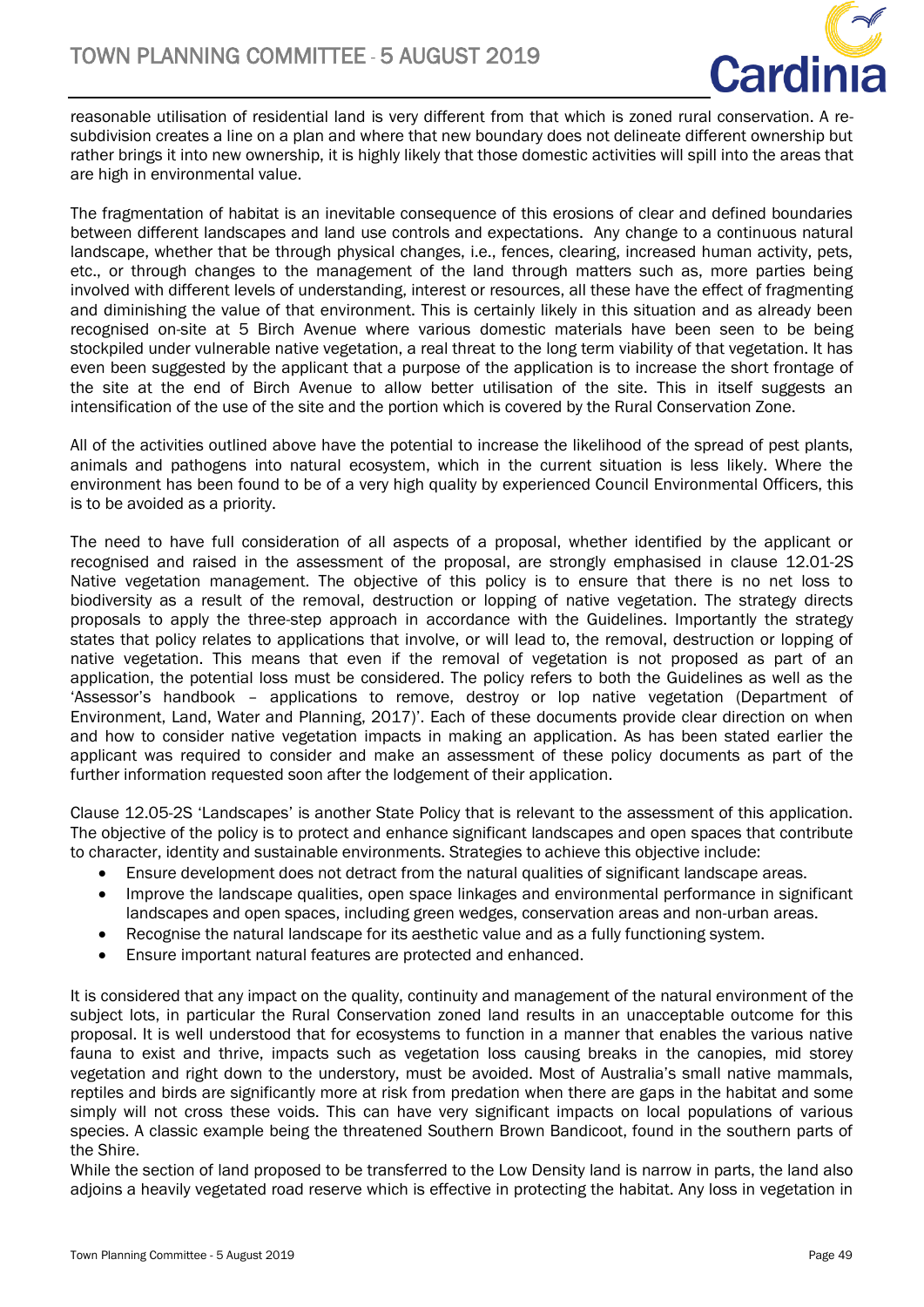

this strip of land, or any change in land use, would be likely to significantly impact on the value and ability of this land to continue as a fully functioning natural system.

While the objective of Clause 13.02-1S Bushfire Planning requires that planning should strengthen the resilience of settlements and communities to bushfire through risk based planning that prioritises the protection of human life, the policy also has specific strategies for areas of biodiversity conservation value. The strategy directs planning to ensure settlement growth and development approvals can implement bushfire protection measures without unacceptable biodiversity impacts by discouraging settlement growth and development in bushfire affected areas that are important areas of biodiversity. While each of the lots is already developed with a dwelling that have been at the sites for considerable time, the approval of the realignment of the boundaries of each lot could be likely to open up the potential for additional vegetation removal under exemptions listed at Clause 52.12 Bushfire Protection Exemptions. While fire protection is to be a first priority, clearing along a fence-line, and up to 120 metres from a dwelling, such as could be possible under these exemptions, would be likely to have more biodiversity impact than bushfire mitigation value. This is the sort of situation that the strategy of this policy seeks to avoid. It could be said that the exemption already exists, and while that is true, it reasonable to say that it would be far more unlikely that the occupant of the dwelling in the Rural Conservation land would remove vegetation on their boundary that is currently up to 500 metres away from their dwelling.

Overall, despite the serious nature of bushfire planning, it is considered that this proposal presents more biodiversity impact than bushfire protection, and it has not been stated as an objective of this application to achieve an improvement in the bushfire threat to either of the properties involved. In fact one of the only stated benefits, to one of the properties, is the widening of the frontage to Birch Avenue. A benefit that in itself cannot be achieved without the removal of vegetation within the rural conservation land.

Finally, State Planning Policy, Clause 15.01-3S Subdivision Design has the objective to ensure the design of subdivisions achieves attractive, safe, accessible, diverse and sustainable neighbourhoods. This proposal is not consistent with one of the strategies which states that subdivision should be designed to create liveable and sustainable communities by protecting and enhancing native habitat. The current pattern of subdivision in the area does successfully achieve this through the appropriate application of the two different zones, well orientated along the historic subdivision pattern which also reflects the landscape qualities. The proposed subdivision will not do this.

## Local Planning Policy Framework

There are numerous references to the protection of the environment and biodiversity with the Cardinia Shire Municipal Strategic Statement and local planning policies. The assessment of these policies gives local context to the broad policy objectives considered above in the state planning policies. Some of the key influences in relation to the Municipality listed at Clause 21.01-2 urban growth including pressures on the rural hinterland and management of the green wedge areas, environmentally significant areas and areas of significant landscape value. These themes follow on to the key issues facing Cardinia Shire that are grouped into five strategy areas. The first is Environment which contains strategies that are relevant to this application such as:

- The protection of environmentally areas including the northern hills and the Western Port Coast;
- The protection and management of biodiversity; and
- The maintenance and enhancement of existing significant landscapes

The strategic vision for the Municipality states:

*Cardinia will be developed in a planned manner to enable future generations to enjoy and experience the diverse and distinctive characteristics of our shire.* 

Cardinia Shire is certainly diverse with landscapes ranging from Coastal environments and national significant agricultural land in the south to an urban growth corridor with ever increasing housing and economic development, right up to the northern hills with a wonderful mix of rural residential development and protected natural environments. It is a municipality which celebrates this diversity and has a planning scheme which effectively supports and protects the opportunities of each of these landscapes. The strategic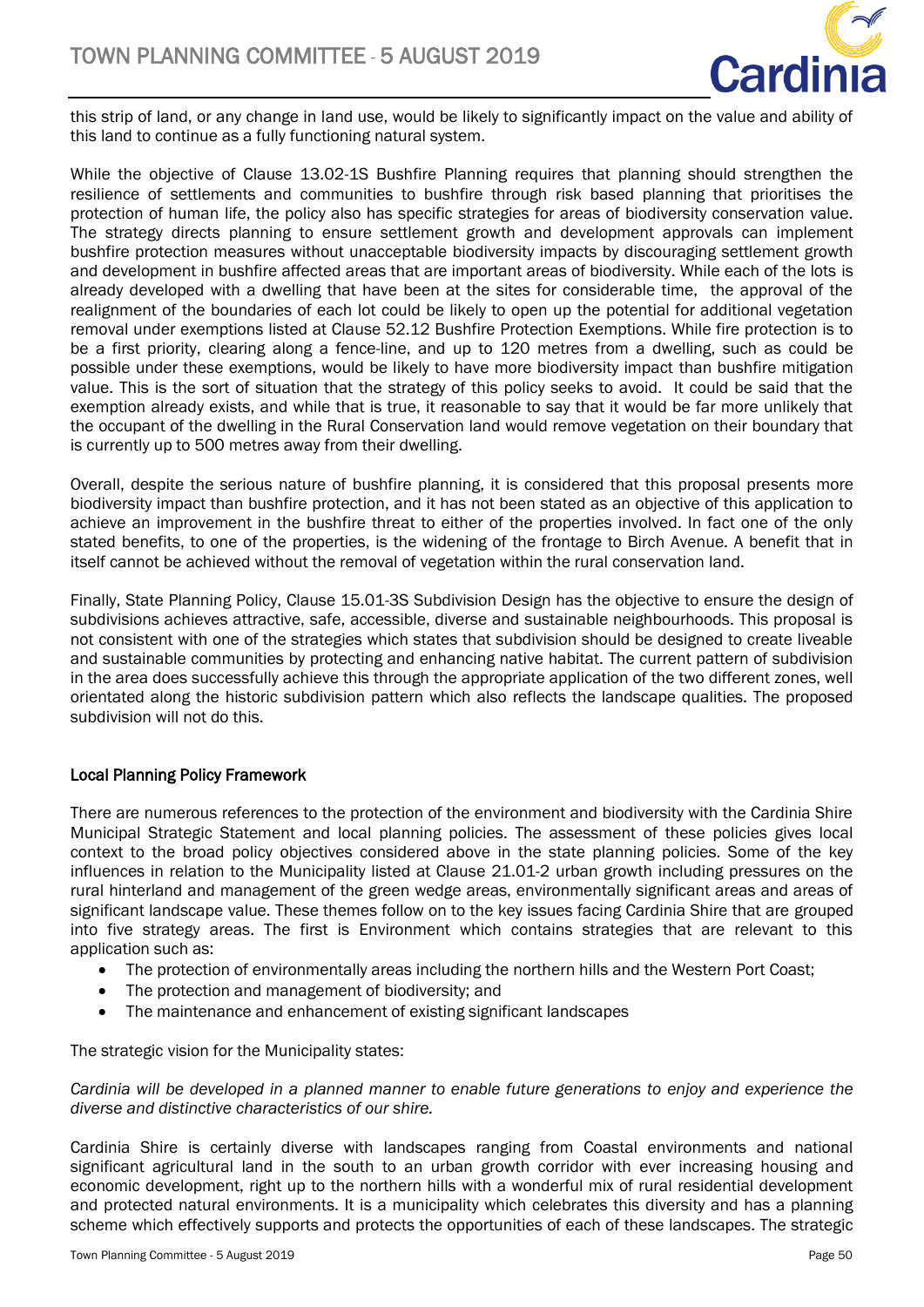

vision seeks to balance the competing needs of the environment, economic development and the community thorough, among other things, recognising and protecting the diverse and significant environmental and cultural heritage values of the Municipality.

Clause 21.02-3 'Biodiversity' points out that the decline and fragmentation of habitats resulting in the loss of biodiversity is a key issue. Over 75% of the native vegetation in Cardinia Shire has been cleared leaving those areas of remnant vegetation of particular significance and value in terms of maintaining biodiversity within the Municipality. Cardinia Shire forms part of the UNESCO Mornington Peninsula and Westernport Biosphere Reserve, protection of this biosphere relies on good environmental management of the catchment of which Cardinia Shire is a key part. The policy list as a key issue, recognising that native vegetation provides habitat for key fauna species and provides for diverse flora species throughout the municipality.

As the application was not accompanied with an assessment of the vegetation as required by Clause 52.17, it has not been possible to determine just how important the vegetation and broader environmental value of the site is. This makes it impossible to be able to make a full assessment of the application. When this is the case, the precautionary principal must apply.

Clause 21.03-3 Rural Townships aims to retain and enhance the existing rural township character through setting clear limits for development. This has been effectively done in Emerald through the application of appropriate zones. A subdivision that creates a lot in two zones is a clear divergence from this objective and is not orderly planning. The proposal is at odds with the strategies of objective two which is to maintain and enhance the distinct character and environmental qualities of each of the townships. The subdivision does not protect the natural environment and character of the area, particularly areas of remnant vegetation in the hills townships and is therefore inconsistent with this Local policy.

The Emerald District Framework Plan, Clause 21.07-3 Emerald, Avonsleigh and Clematis clearly identifies the different landscape uses and shows the two different sites within two distinct areas, 5 Birch Avenue in traditional residential and 63 Westlands in Rural. What is clear in this plan is that the zoning on the land has been applied very precisely in relation to the zoning and landscape characteristics of the area. Any change to these boundaries can only have a weakening of the relevant controls which apply to each.

## Low Density Residential Zone

The purpose of the Low Density Residential Zone is to implement the Municipal Planning Strategy and the planning Policy Framework and to provide for low density residential development on lots which, in the absence of reticulated sewerage, can treat and retain all wastewater.

Pursuant to Cluse 32.03-3 Subdivision, a permit is required to subdivide land. Before deciding on an application, in addition to the decision guidelines of clause 65, the responsible Authority must consider, as appropriate:

• The Municipal Planning Strategy and the planning policy framework.

#### Subdivision

- The protection and enhancement of the natural environment and character of the area including the retention of vegetation and faunal habitat and the need to plant vegetation along waterways, gullies, ridgelines and property boundaries.
- The availability and provision of utility services, including sewerage, water, drainage, electricity, gas and telecommunications.
- In the absence of reticulated sewerage:
	- o The capability of the lot to treat and retain all wastewater in accordance with the State Environment Protection Policy (Waters of Victoria) under the Environment Protection Act 1970.
	- $\circ$  The benefits of restricting the size of lots to the minimum required to treat and retain all wastewater in accordance with the State Environment Protection Policy (Waters of Victoria).
	- $\circ$  The benefits of restricting the size of lots to generally no more than 2 hectares to enable lots to be efficiently maintained without the need for agricultural techniques and equipment.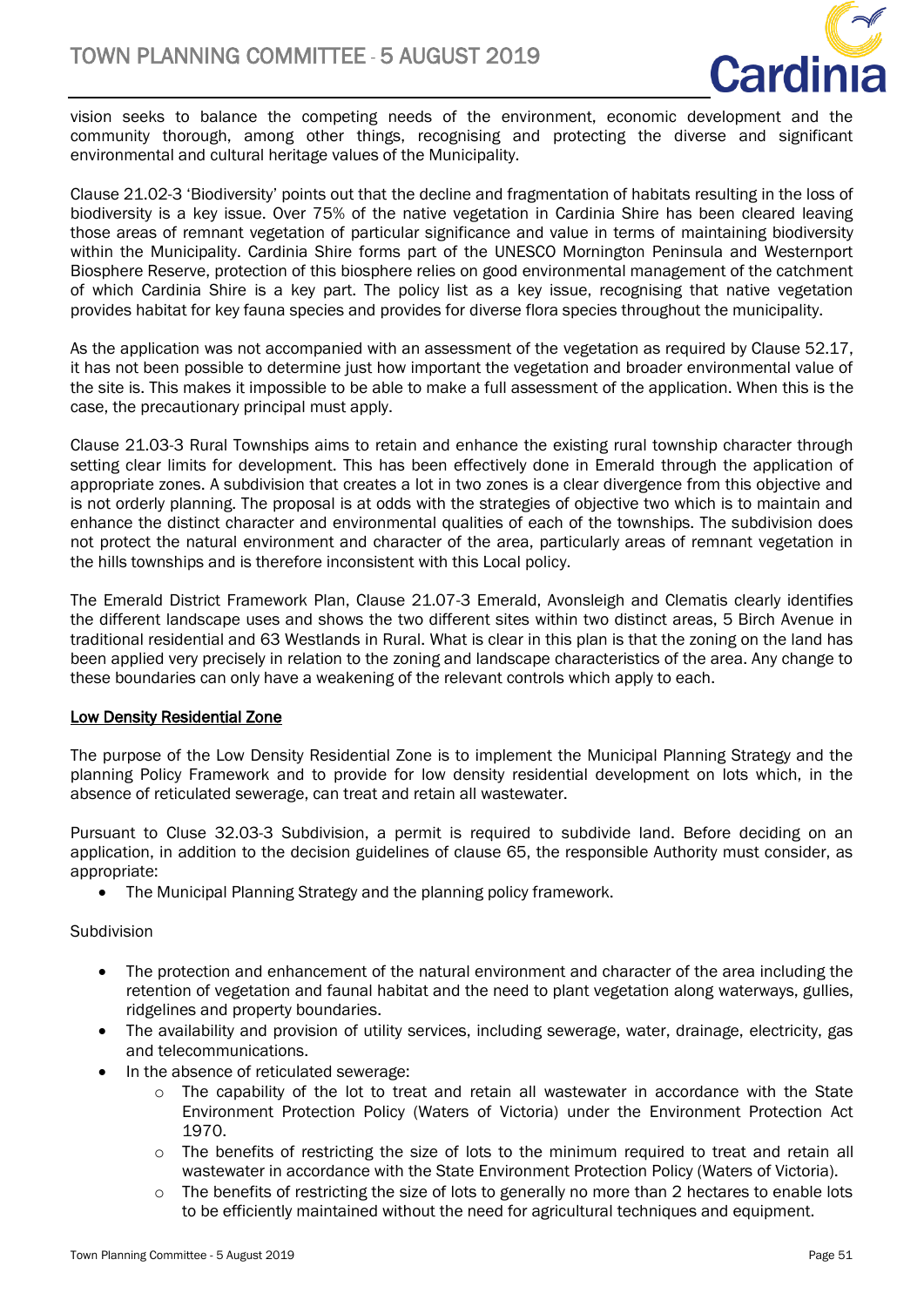

The relevant standards of Clauses 56.07-1 to 56.07-4.

It is considered that the proposed subdivision in contrary to the objectives of the LDRZ particularly as it relates to the relevant matters set out in the Municipal Planning Strategy and the Planning Policy Framework. These have been discussed in the previous section of the report.

In terms of the decision guidelines that are specific to subdivision it is considered that the proposal does not support the protection and enhancement of the natural environment and character of the area. Considerations of the environment have been specifically included under subdivision as it is well known that the subdivision of land is more than merely a procedural matter, creating new boundaries on plans of subdivisions, and the possible construction of a post and wire fence. Rather subdivisions have significant potential to impact the environment in a number of ways. These can include the following:

#### The creation of permit exemptions to remove, destroy or lop native vegetation.

This particular situation applies to this application where under the State Particular Provision, clause 52.17 Native vegetation a permit is not required for the removal of native vegetation where the native vegetation that is to be removed, destroyed, or lopped to the minimum extent necessary to enable:

- Fences the operation or maintenance of an existing fence; or
- the construction of a boundary fence between properties in different ownership

The clearing along both sides of the fence when combined must not exceed 4 metres in width, except where land has already been cleared 4 metres or more along one side of the fence, then up to 1 metre can be cleared along the other side of the fence. This essentially means that in certain circumstances up to 5 metres of vegetation could be removed along a new boundary. Over the entire length of a boundary this has the potential be a significant amount of vegetation and where the particular wedge shape of this lot is at its narrowest this could result in significant clearance.

While and exemption doesn't necessarily mean that someone will act upon the ability to clear the vegetation, there is no way of removing that possibility. The creation of an exemption under clause 52.17 also means that the ability to offset that vegetation is lost. This is clearly inconsistent with the objective of Clause 52.17.

#### The change in expectations around the management of the vegetation

Where vegetation on an adjoining lot becomes part of a new lot as a result of a subdivision, the expectations around the management and retention of the vegetation is likely to change. Where previously the vegetation was clearly protected remnant vegetation and its removal unlikely to be considered, the new boundary that brings the vegetation into what is predominately a residential lot creates and expectation that the vegetation is able to be managed to support the residential use of the site. This could be quite different to where the vegetation's protection was prioritised through appropriate zones and overlays being applied to the site. While these controls don't change, their value and strength is weakened. Activities which would not have been possible on the lot as a rural conservation lot now become more likely and this has already been identified at the subject site where the applicant has begun to store various domestic materials under and around the trees on the adjoining lot near the shared, unfenced, property boundary.

#### Rural Conservation Zone

The purposes of the Rural Conservation Zone that are relevant to this proposal include:

- To implement the Municipal Planning Strategy and the Planning Policy Framework.
- To conserve the values specified in a schedule to this zone.
- To protect and enhance the natural environment and natural processes for their historic, archaeological and scientific interest, landscape, faunal habitat and cultural values.
- To protect and enhance natural resources and the biodiversity of the area.
- To encourage development and use of land which is consistent with sustainable land management and land capability practices, and which takes into account the conservation values and environmental sensitivity of the locality.
- To conserve and enhance the cultural significance and character of open rural and scenic non-urban landscapes.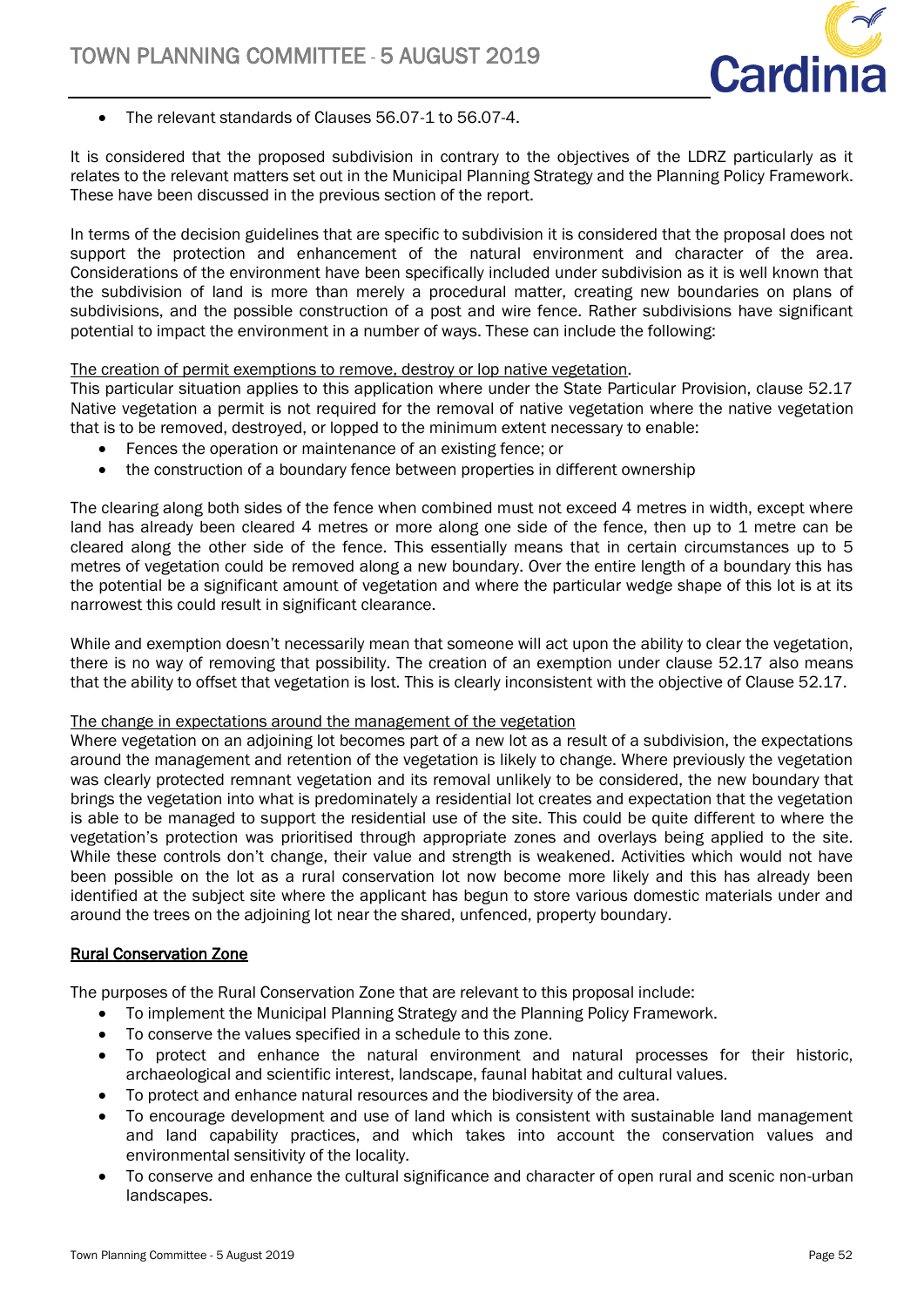

Pursuant to Clause 36.06-3 a permit is required to subdivide land. Each lot must be at least the area specified for the land in a schedule to this zone. The subject site is located within an area covered by Schedule 2. The schedule sets out the minimum lot area as 15 hectares. The schedule also provides a statement of the conservation vales which any development must take into consideration. The schedule provides the following statement:

Protection and conservation of the environmental values and landscape qualities of the land, including habitat of botanical and zoological significance, and the conservation of natural resources, including native vegetation, waterways and soils.

Before deciding on an application to subdivide land, in addition to the decision guidelines in Clause 65, the responsible authority must consider, as appropriate the decision guidelines of Clause 35.06-6. The relevant considerations are discussed below.

It is considered that the proposed subdivision is inconsistent with a number of the purposes of the Rural Conservation Zone. As with the low density residential zone, the Municipal Planning Strategy and the Planning Policy Framework have each been discussed earlier in this report. It is considered that the proposal does not support the values specified in the schedule to this zone. The subject site is an area covered by areas of Zoological Significance. Land which contains a consistent cover of dense remnant indigenous vegetation is appropriately zoned as Rural Conservation land. This is the case for this site and it is considered that the subdivision will diminish the value of the controls that apply to the site. This zone is also supported by a wide range of environmental overlays that apply to the site. These will be discussed further later in the report. As the portion of the subject site which is located within the Rural Conservation Zone has Zoological Significance mapped on the site, particular scrutiny must applied to the assessment of any application.

The decision guidelines for the zone are broken down into five categories, general issues, Rural Issues, Environmental issues, Dwelling issues and design and siting issues. The considerations of each that are relevant to this application are discussed below.

General issues

- How the use or development conserves the values identified for the land in a schedule.
- Whether use or development protects and enhances the environmental, agricultural and landscape qualities of the site and its surrounds.
- Whether the site is suitable for the use or development and the compatibility of the proposal with adjoining land uses.

It is considered that the proposed subdivision does not conserve the conservation values of the lot. As previously discussed, any impact on the continuity, management or land use of the significant vegetation is likely to impact on its functionality as a natural system.

The schedule for the Rural Conservation Zone indicates that the minimum lot area is 15 Ha. While the subject site is already below this threshold, it is considered that a subdivision which further reduces the lot area is unacceptable. While it can be considered it is not a good planning outcome particularly where that land is to be transferred to a lot which does not provide the same emphasis on conservation and is more orientated towards residential land uses.

Environmental issues

- An assessment of the likely environmental impact on the biodiversity and in particular the flora and fauna of the area.
- The protection and enhancement of the natural environment of the area, including the retention of vegetation and faunal habitats and the need to revegetate land including riparian buffers along waterways, gullies, ridgelines, property boundaries and saline discharge and recharge areas.
- How the use and development relates to sustainable land management and the need to prepare an integrated land management plan which addresses the protection and enhancement of native vegetation and waterways, stabilisation of soil and pest plant and animal control.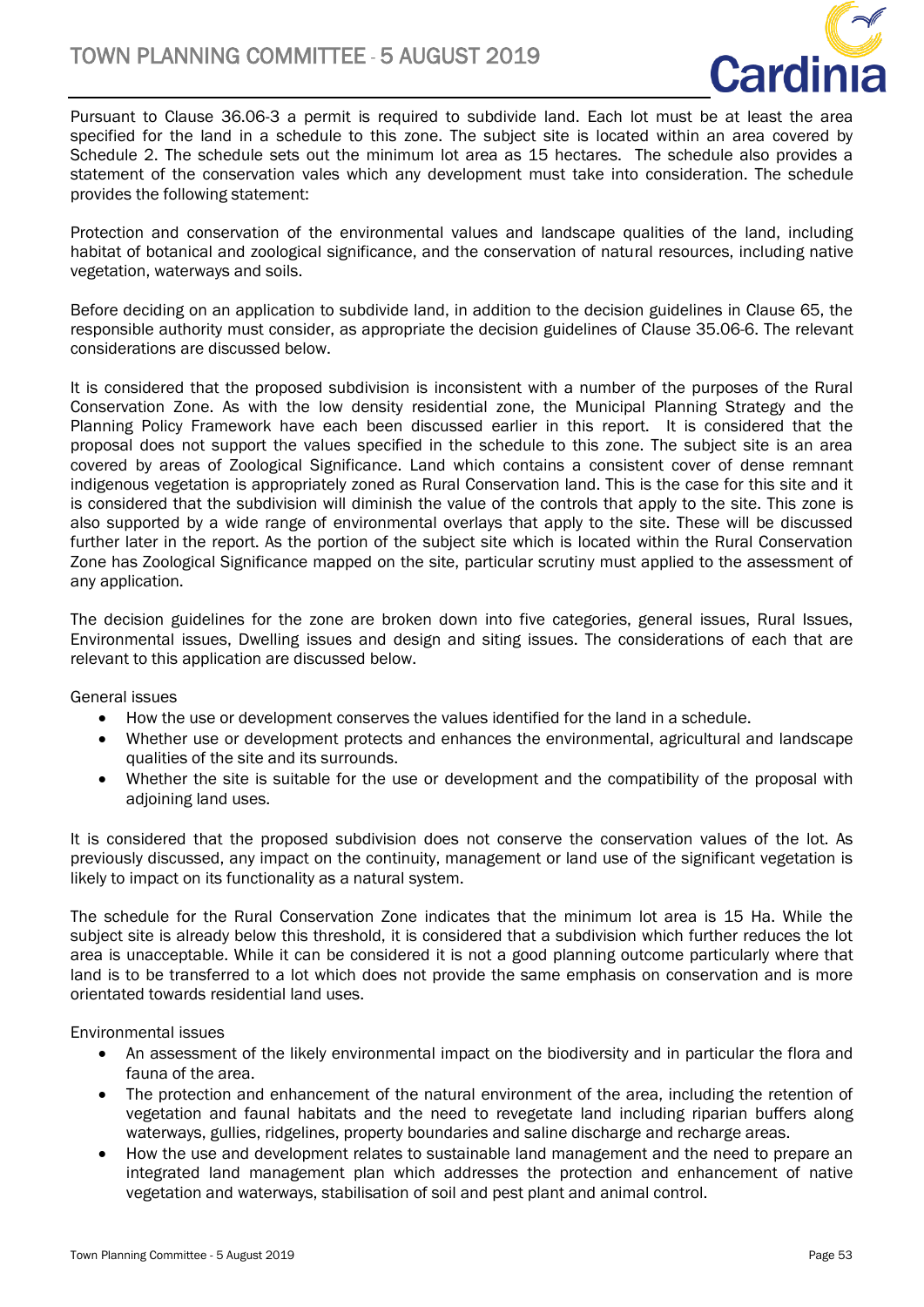

The application was not supported by any specific environmental assessment and no native vegetation assessment was provide either. While the applicant has suggested that the land owner will not remove any vegetation along the new title boundaries, an ability to do so without an assessment against the native vegetation provisions will exist.

Aside from the removal of native vegetation, a key objective in maintaining the significance of remnant vegetation is through avoiding the fragmentation of intact tracts of vegetation. In planning terms preservation of vegetation can be seen in the application of different zones along the boundaries of distinct landscape formations and uses. This is clearly identified at the subject site where the application of the low density residential zone and the rural conservation zones have been applied to match the residential subdivision pattern and the environmental values of the vegetated rural conservation land. It is not uncommon in zoning mapping for there to be significant discrepancies between land use patterns and environmental values and the application of appropriate zones and overlays to manage and protect the particular expectations of the land. In the context of these two lots and the surrounding land uses it is very obvious that there has been a very thoughtful and logical approach to the applications of the zones. The land that has been zoned low density residential clearly follows the historic subdivision pattern and the relatively smaller lots are adequate to support residential uses and in particular treat and retain wastewater on site. While generally speaking that land which is covered by the rural conservation zone is predominately larger lots with substantial vegetation cover and connectivity with vegetation on adjoining lots and nearby public reserve. In this case the vegetation on the larger lot contributes to an almost continuous vegetation cover all the way to the Cardinia Reservoir.

In a situation where this type of proposal was successful it would be essential to have a detailed property management plan prepared to ensure that the land transfer was appropriately managed and the environmental assets not impacted. This would include fencing areas of rural conservation land, tree protection zones and strict limitations on the use of the land. It would also be important to secure this protection through a Section 173 Agreement that would be registered on the title. Despite the intentions of the current land owners, these could change over time or possible future landowners could have very different expectations.

One matter that could not be protected against would be the vegetation removal exemptions created under Clause 52.17. With the opportunity lost to consider the value of this vegetation and potentially off set it, the proposal is again an unacceptable planning outcome.

## **Overlays**

The subject sites are subject to a range of Environmental Overlays all with similar objectives and all applied as a consequence of the recognised environmental significance of the site. Each of the overlays require planning approval for subdivision to ensure that the environment is not affected by a particular proposal. This recognises that a subdivision has the potential to have a negative impact despite this not always being immediately obvious, or one that occurs immediately upon the approval of the plan.

The Environmental Significance Overlay provides the following statement of significance for the area covered by the land in the rural conservation lot.

*The hills to the northern part of the municipality (generally to the north of the Princes Highway) is an area*  with significant landscape and environmental values. The area is characterised by a geology of Devonian *Granitic and Sulrian Sediment origin, moderate to steep slopes, and areas of remnant vegetation. These characteristics contribute to environmental values including landscape quality, water quality, and habitat of botanical and zoological significance. These characteristics are also a significant factor in terms of environmental hazards including erosion and fire risk.* 

*The vegetation supports the ecological processes and biodiversity of this area by forming core habitat areas within a complex network of biolink wildlife corridors. Sites containing threatened flora and fauna are defined as being of botanical and zoological significance. Development within and around these sites need to be appropriately managed to ensure the long term protection, enhancement and sustainability of these ecological processes and the maintenance of biodiversity.*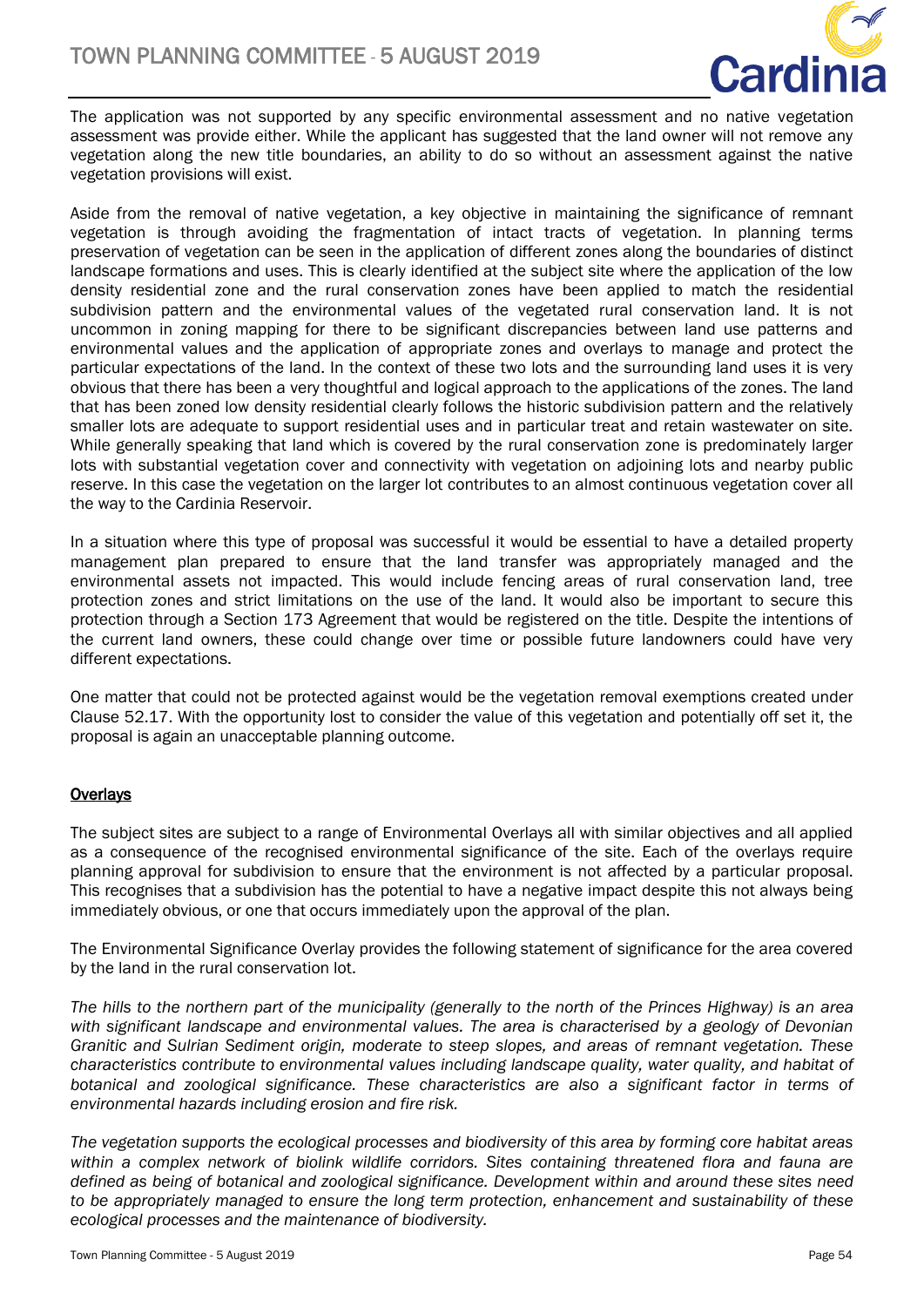

The statement clearly identifies the environmental value to not only the Shire but the states environment more broadly. The decision guidelines very much elaborate on the considerations that have been raised in state and local planning policy and discussed earlier.

While the Vegetation Protection Overlay does not specifically trigger a planning permit for subdivision, it does provide clear and strict controls on the removal of vegetation and it requires that any potential impact on vegetation as a result of any proposal. While the applicant has suggested that the overlay controls limit the ability for the removal of the vegetation along the property boundaries, with a permit being required prior to any vegetation being removed, the opportunity to determine whether the vegetation should be allowed to be removed has essentially been lost by that time as an exemptions is created (under 52.17) at the time of approving the permit. Clause 52.17 is the appropriate policy for the most through assessment of the vegetation values and it is a State Policy that is required to be considered. It would also be inappropriate to first allow the creation of a new boundary and then not allow the fence line to be managed by the landowners in the future. Rather it is proper process to determine the acceptability or not of the full extent of a proposal at the time of the initial assessment and if it is considered the environmental impact, direct or indirect, is too great. At that time a decision should be made on the entire proposal. In this instance, in the absence of a Native Vegetation assessment it is not possible to make the full assessment. However the potential impacts to the environment are clear as are the intentions of the policy which relates to a proposal such as this. Therefore the permit should not be supported even in the absence of all the required information.

The Vegetation Protection Overlay also provides a statement of nature and significance of vegetation to be protected which outlines the following in relation to Low Density land:

*The low density residential areas within the Shire support substantial areas of remnant indigenous vegetation and mature exotic species. The maintenance and enhancement of the flora habitat is vital for the*  long term protection of these areas and the native fauna they support. Some of these areas contain small *lots which are not protected under the native vegetation controls of Clause 52.17 resulting in areas of vegetation becoming increasingly fragmented.* 

*The remnant vegetation is important for its contribution to habitat and environmental values and processes. This vegetation provides protection to waterways including in the reduction of siltation and contributes to habitat corridors as well as playing a role in supporting soil stability, reducing stormwater runoff, and limiting erosion and salinity.*

The Design and Development Overlay Schedule 1 which relates specifically to Low Density Residential land has a design objective specific to subdivision which is to ensure the subdivision of land has regard to the existing pattern of subdivision in the area. This proposal could not be further from that objective. The area have a very clear pattern of subdivision which has been purposeful in being aligned with the zoning and landscape characteristics. The Low Density Residential zone follows precisely the boundary of the smaller lots which have been created through a historic subdivision which created smaller residential lots for the purpose of rural residential living on the edge of the Emerald Township. Beyond these specific areas, the zoning becomes rural conservation, reflecting the larger lots and higher level of vegetation quality and coverage, as well as the connectivity with the Cardinia Reservoir catchment, which is protected for water quality.

Overall on balance it is considered that the application is inconsistent with the objectives of the various overlays which relate to the site.

#### Clause 52.17 Native Vegetation – Vegetation Impacts

Possibly the most significant provision of the Planning Scheme to which this proposal is considered are the Native Vegetation provisions of Clause 52.17. Under these provisions a permit is required to remove, destroy or lop native vegetation, including dead native vegetation.

The purpose of Clause 52.17 is to ensure that there is no net loss to biodiversity as a result of the removal, destruction or lopping of native vegetation. This is achieved by applying the following three step approach in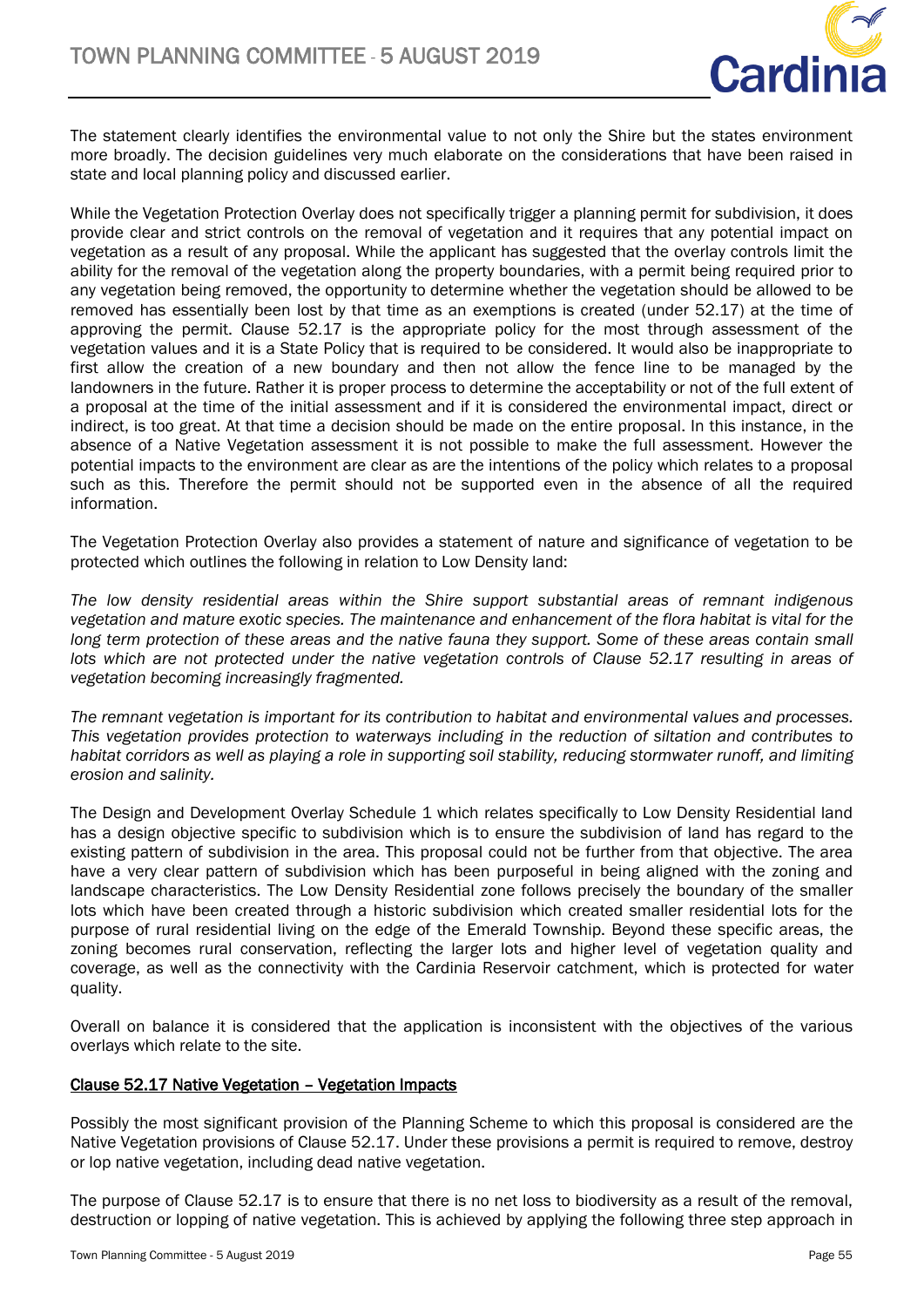

accordance with the Guidelines for the removal, destruction or lopping of native vegetation (Department of Environment, Land, Water and Planning, 2017) (the Guidelines):

- 1. Avoid the removal, destruction or lopping of native vegetation.
- 2. Minimise impacts from the removal, destruction or lopping of native vegetation that cannot be avoided.
- 3. Provide an offset to compensate for the biodiversity impact if a permit is granted to remove, destroy or lop native vegetation. To manage the removal, destruction or lopping of native vegetation to minimise land and water degradation.

An application to remove, destroy or lop native vegetation must comply with the application requirements specified in the Guidelines.

While the applicant did not apply for the removal of vegetation as part of the proposal, the request for further information required that the application consider the provisions and provide an appropriate assessment. It is common place for an initial assessment of an application to recognise potential permit triggers or further consequences of an application than what has been presented by an applicant. The further information suggested that Clause 52.17 applies to this property, but has not been addressed in the planning application. Native vegetation in Victoria is protected under state legislation; removal of any native vegetation including trees, shrubs, herbs and grasses must be avoided or minimised as far as possible.

The further information request went on to state that if native vegetation is proposed to be removed, destroyed or lopped (which can include indirect impacts) as a result of the proposal, it will need to be assessed. This assessment should address the State Guidelines for the removal, destruction or lopping of native vegetation, the "Guidelines" (Department of Environment, Land, Water and Planning, 2017).

The applicant considered that as the application did not propose the removal of any vegetation, that the Native Vegetation provisions were not relevant to this application. It is submitted that the Guidelines for the removal, destruction or lopping native vegetation, reveals that this is not the case. What is required under these provision is not only consideration of direct vegetation impacts but also indirect impacts and more specifically' Consequential Loss'

At Section 2.3.3 'Consequential removal of native vegetation the guidelines outlines the following:

*Clause 65 Decision guidelines provides a range of standardised decision guidelines that a responsible authority must consider as appropriate before deciding on a permit application or the approval of a plan. Contained within Clause 65.01 are the following native vegetation specific decision guidelines:*

- *The extent and character of native vegetation and the likelihood of its destruction; and*
- *Whether native vegetation is to be or can be protected, planted or allowed to regenerate.*

*the responsible authority considers that a proposed use and/or development is likely to involve, or lead to, the consequential removal of native vegetation into the future as a result of issuing a permit or approving a plan, the responsible authority should consider whether there is a need for a permit application to be lodged in accordance with Clause 52.17. This ensures consideration and integration of all issues as part of its decision making.* 

This can include, but is not limited to, the consideration of an application for a permit to subdivide land that *will enable native vegetation to be removed in the future without requiring a permit under Clause 52.16 or Clause 52.17.*

This situation specifically relates to this application and demonstrates that the information requested should have been included with the application and in its absence, a decision on the proposal cannot be made to support it.

There are numerous references to consequential loss throughout the Guidelines, the Applicants Guide and the Assessors Handbook all of which make it very clear what is required to be considered and at what stage the information is required. The most important reason for the need to assess consequential loss is that it provides the opportunity to determine whether the application has applied the three principals of avoid, minimise and offset. Regardless of whether permit is required at a later date for vegetation removal, where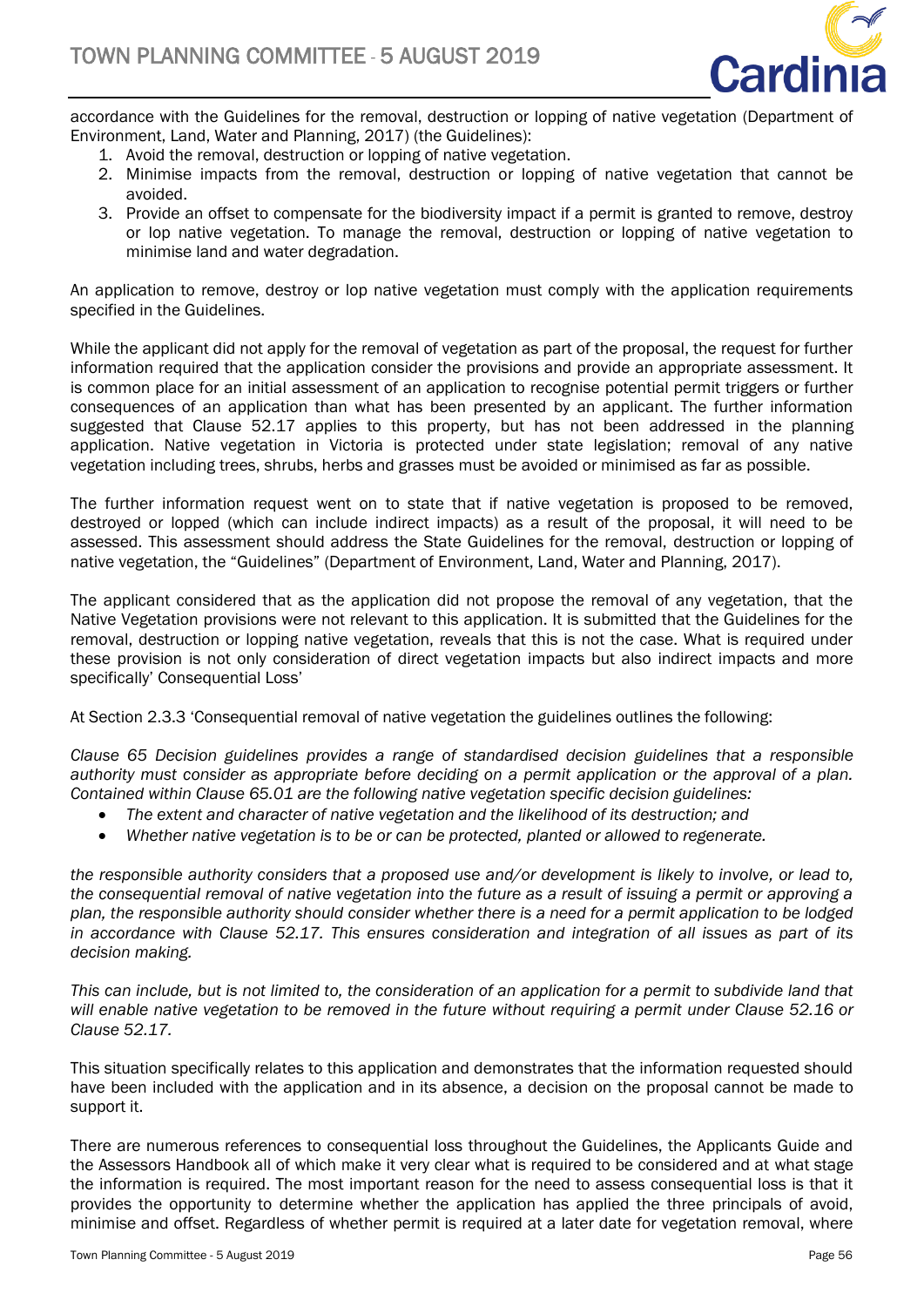

an exemption has been created under Clause 52.17, the ability to offset or even consider the strategic biodiversity value of the vegetation has been lost.

The application requirements listed in the Assessors hand book at section 3.1.3 requires that when calculating vegetation loss, that for Consequential Loss that applicants ensure that any consequential removal of native vegetation due to exemptions that would apply following approval of a permit or plan (Appendix 2C) has been included. This includes for example, loss of native vegetation along proposed property boundaries for fence lines. Again the relevance of this policy could not be clearer. The policy demonstrates that the approval of a subdivision would allow the 'Fences' exemption to be relied on for future construction of boundary fences between properties in different ownerships. An area of four metres wide along the proposed property boundary must be included in the total native vegetation to be removed.

Overall without the provision of an appropriate assessment against Clause 52.17, the proposal cannot be supported and it is considered that the applicant is an incomplete proposal.

## Clause 65.02 Decision Guidelines – Orderly Planning

The final important consideration of this proposal relates to the decision guidelines listed at Clause 65. Clause 65 outlines a wide range of considerations which should be applied, as relevant to all permit applications. A key consideration is this instance is the 'Orderly planning of the area'. It is considered that this application fails on this most important point. The creation of a new lot which contains land in two zones is not considered orderly or good planning and this position has been supported in a number of cases at VCAT.

In the case of *Balderstone v Mornington Peninsula Shire Council*, while the Council supported the creation of a lot within two zones, they did so on the basis that the applicant would apply for a rezoning of the subject land. The Tribunal considered that such an outcome was unacceptable and stated its concern about the way in which the proposal would result in lots which are in two different zones and went on to state that:

- While the planning scheme did not actively prevent new lots being created which straddled different zones that was not something usually considered to be 'orderly planning'.
- Explain that planning scheme maps generally were designed so that zoning controls match lot boundaries. The purpose of such a design is to avoid overly complex planning situations which arise when a lot has what can be a conflicting set of planning controls applying to it.

It was clear in that case, like this proposal that the zoning provisions were applied so that they followed existing lot boundaries. The proposal would therefore disrupt the existing and 'more orderly planning' situation.

In *Marcus Kalman and Associates v Mornington Peninsula Shire Council* the Tribunal affirmed the Council's decision to refuse a permit for the re-subdivision of two adjoining lots, which would result in there being land in two zones. One of the Council's grounds of refusal was that the proposal would not avoid lot fragmentation as discouraged by policy.

The Tribunal cited the first Practice Notes that supported the Victoria Planning Provisions on which the Mornington Planning Scheme was based. The relevant practice note, titled 'Using Maps in Planning Schemes May 2000', stated:

*Zone boundaries should align with title boundaries or other defined features such as road centrelines or watercourses unless there is a deliberate reason not to. Avoid creating land in two zones.*

Although the Tribunal recognised that this specific practice note no longer formed part of the suite of Practice Notes, the Tribunal regarded the principle expressed in the cited extract to be relevant today as a matter of 'orderly planning'. The Tribunal further recognised that there may be deliberate reasons for not having zone and lot boundaries coinciding, such as the application of historical zoning. However, if not, there ought to be a strategic basis to that reason.

The following can be distilled from these decisions: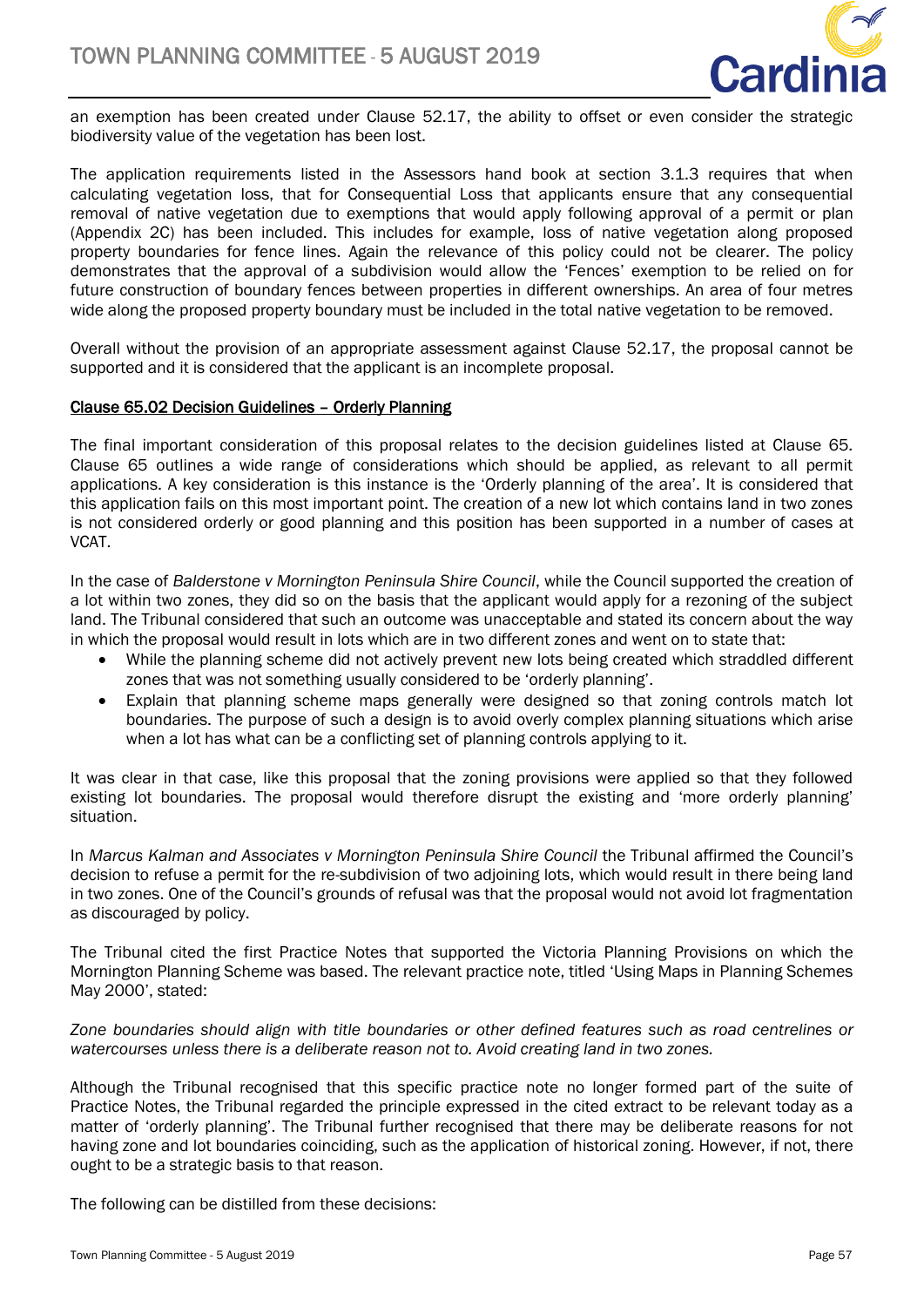

- The Tribunal has placed weight on the principle of 'orderly planning' in regards to the re-subdivision of land which results in lots in multiple zones.
- It is by design that zone controls and lot boundaries generally coincide to avoid an overly complex planning situation in which planning controls potentially conflict.
- There ought to be a compelling strategic basis for the creation of a lot within two zones, which would be contrary to the notion of 'orderly planning'.

Overall it is considered that the proposal if granted, would be contrary to the notion of orderly planning, which is a policy consideration, that Council must take into account under clause 65.01.

## **CONCLUSION**

This application for re-subdivision has been assessed against the relevant Planning Policy Framework and the Local Planning Policy Framework and the relevant provision of the Cardinia Planning Scheme, in particular the Low Density Residential and Rural Conservation Zones, the overlays which apply to the land, Clause 52.17 and the Decision Guidelines of Clause 65. Overall on balance it is considered that the proposal is inconsistent with the objectives and decision guidelines of the above controls.

It is considered that the proposal represents a poor planning outcome that has negative environmental impacts, which have not been fully considered by the applicant and does not represent orderly planning of the area.

It is recommended that a Refusal to Grant Planning Permit T180501 be issued for Re-subdivision at 5 Birch Avenue & 63 Westlands Road Emerald, Emerald subject to the following reasons:

- 1. The proposal is inconsistent with various objectives and strategies of the Planning Policy framework, in particular those which relate to the protection of the environment and biodiversity, such as Clause 12.01-1S Protection of Biodiversity, Clause 12.01-2 Native Vegetation Management and Clause 12.05-2S as the proposal presents and unacceptable impact on the environment.
- 2. The proposal is inconsistent with various objectives and strategies of the Municipal Strategic Statement and strategic Vision which identify and aim to preserve the valuable environmental values of the Shire.
- 3. The proposal is inconsistent with the following policies of the Local Planning Policy Framework Clause 21.02 Environment, Clause 21.02-3 Biodiversity, Clause 21.02-4 Wildfire Management, Clause 21.03-3 Rural Townships, Clause 21.03-4 Rural Residential and Rural Living Development and Clause 21.07-3 Emerald, Avonsleigh and Clematis as it will result in an impact which is contrary to the objectives and strategies contained in each.
- 4. The proposal is inconsistent with the objectives and decision guidelines of the Rural Conservation Zone as it will not protect and enhance the natural environment and natural processes for their historic, archaeological and scientific interest, landscape, faunal habitat and cultural values. Nor will it protect and enhance natural resources and the biodiversity of the area.
- 5. The proposal is inconsistent with the decision guidelines of the Low Density Residential Zone as it does not consider the protection and enhancement of the natural environment and character of the area including the retention of vegetation and faunal habitat.
- 6. The proposal is inconsistent with the environmental overlays that apply to the two lots as the proposal will weaken the controls and impact on the local significant environment.
- 7. The application is inconsistent with the purpose of the Native Vegetation Provisions of Clause 52.17 as it has not correctly identified all the potential vegetation impacts as required in the incorporated documents such as the Guidelines for the removal, destruction or lopping of native vegetation (Department of Environment, Land, Water and Planning, 2017)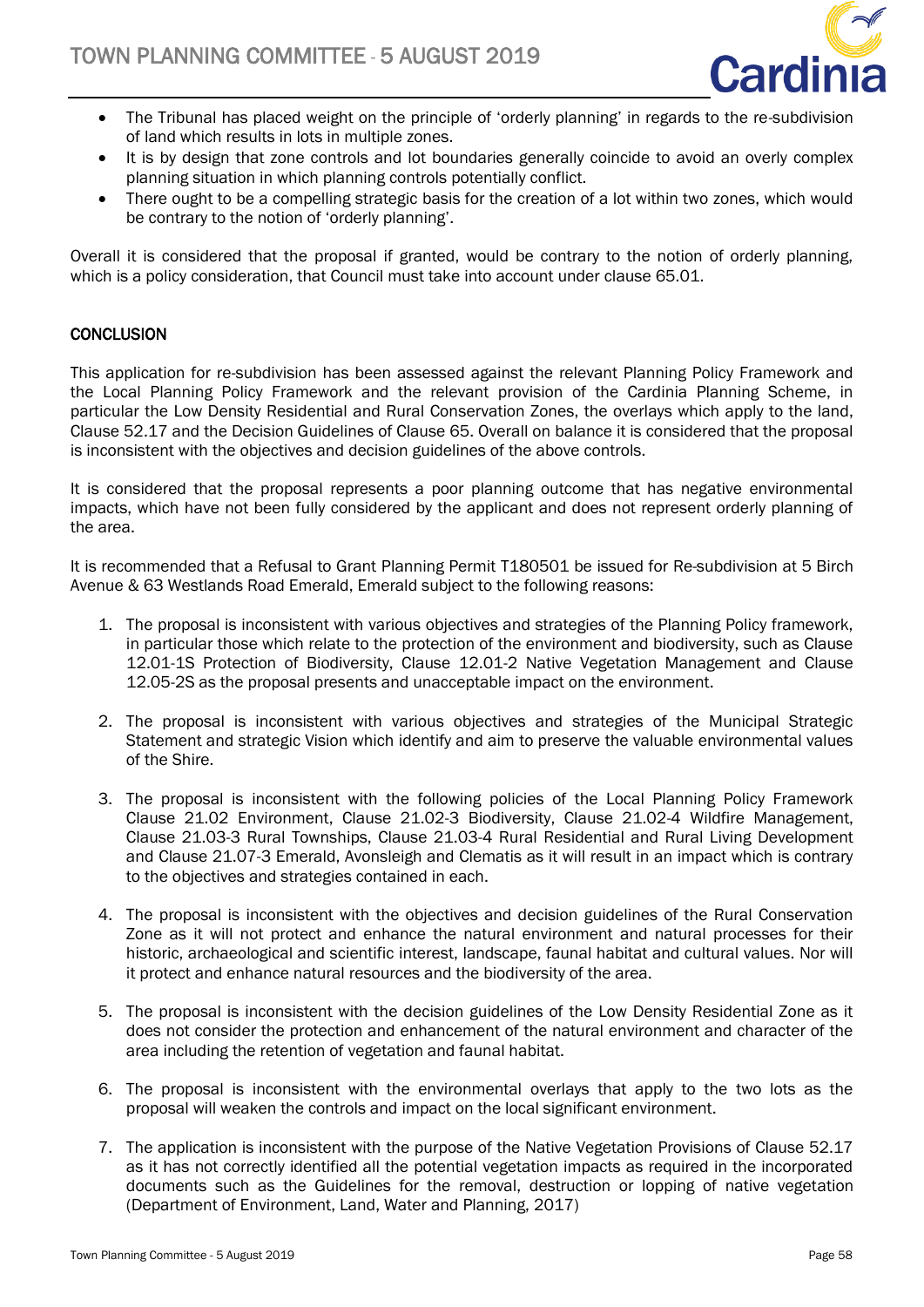

- 8. The application is an incomplete application as no assessment has been provided against Clause 52.17 'Native Vegetation', of the Cardinia Planning Scheme.
- 9. The proposal is inconsistent with the Decision Guidelines of Clause 65 as it does not represent orderly planning of the area through creating a lot in two zones and has not considered the extent and character of native vegetation and the likelihood of its destruction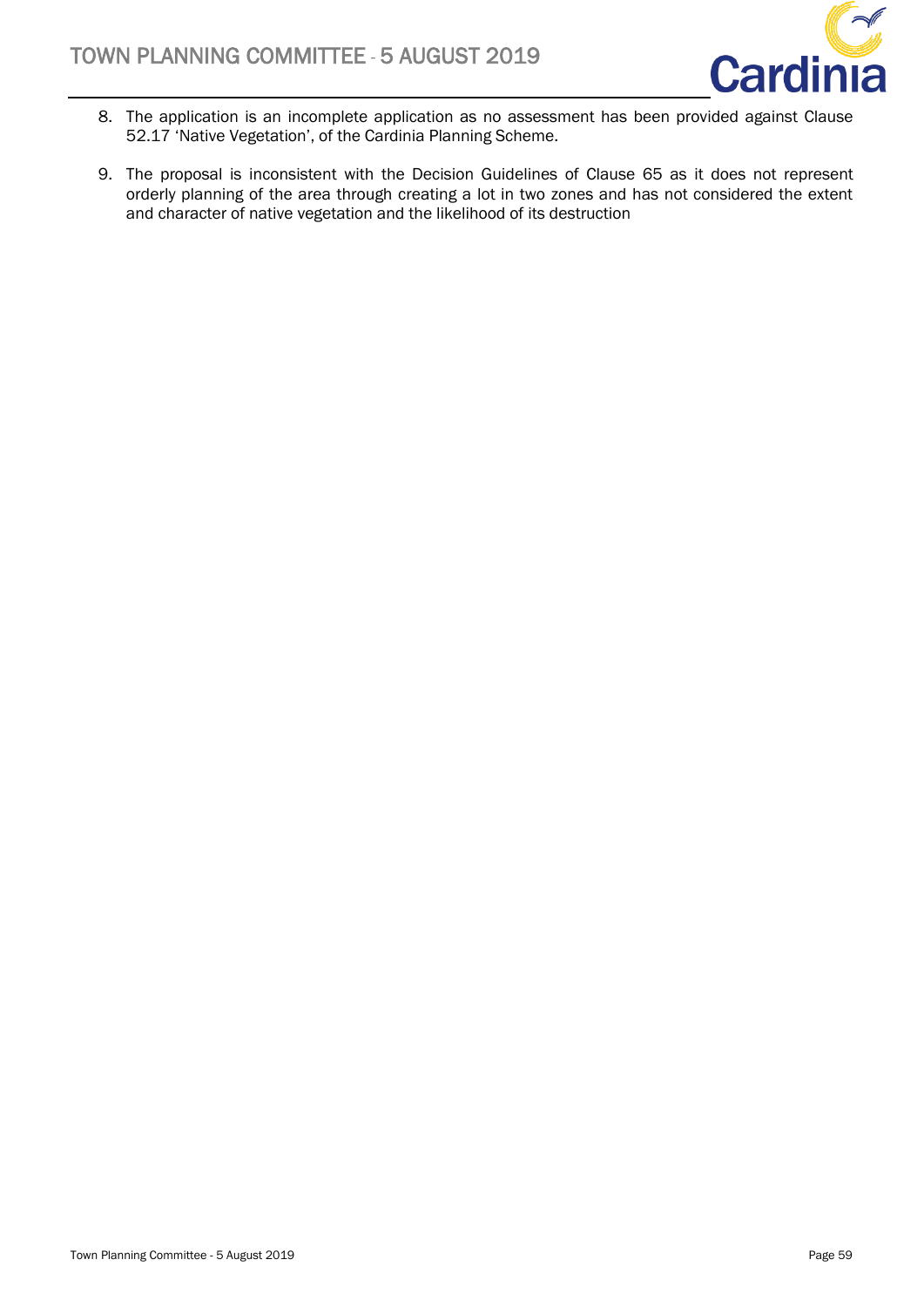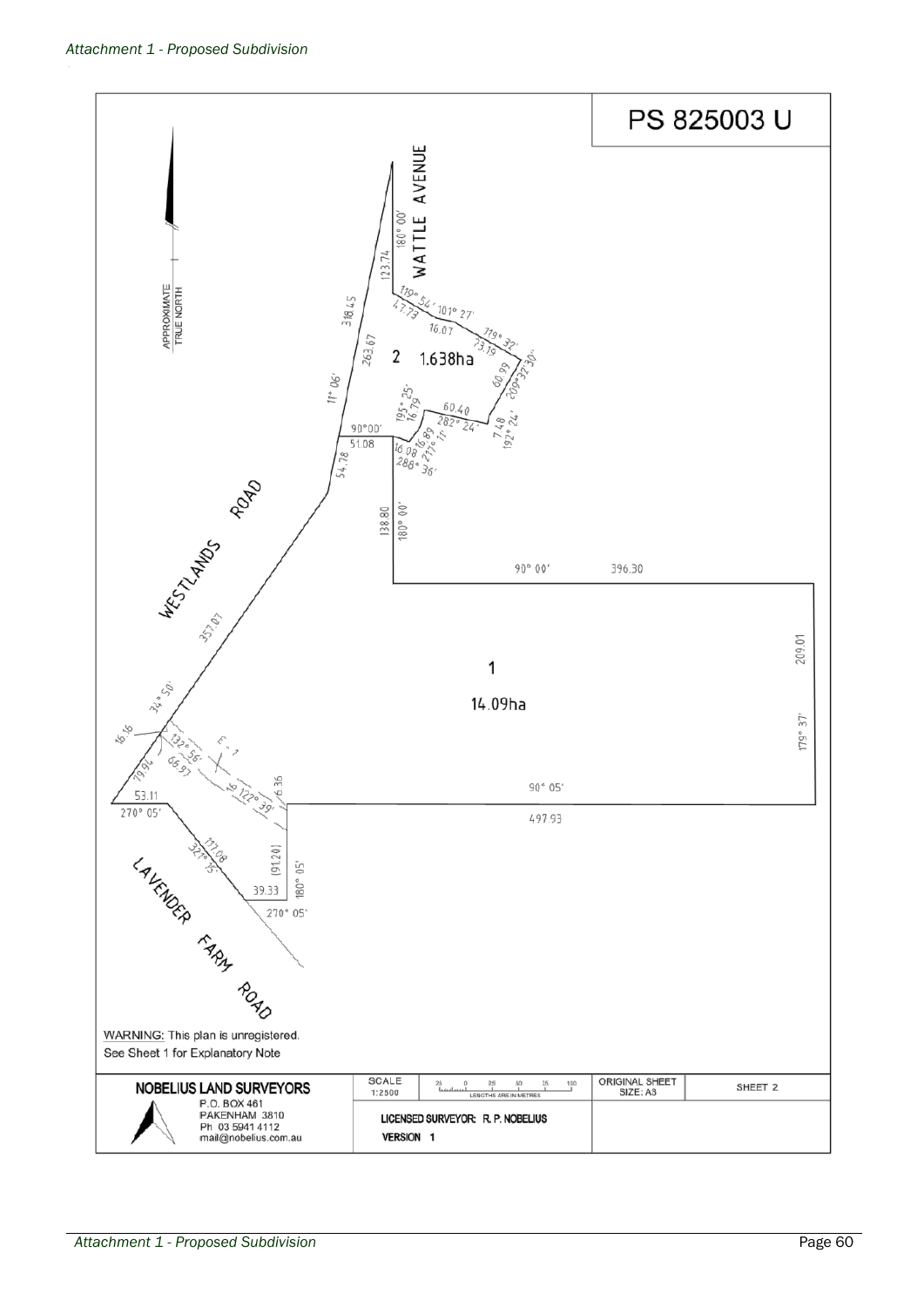